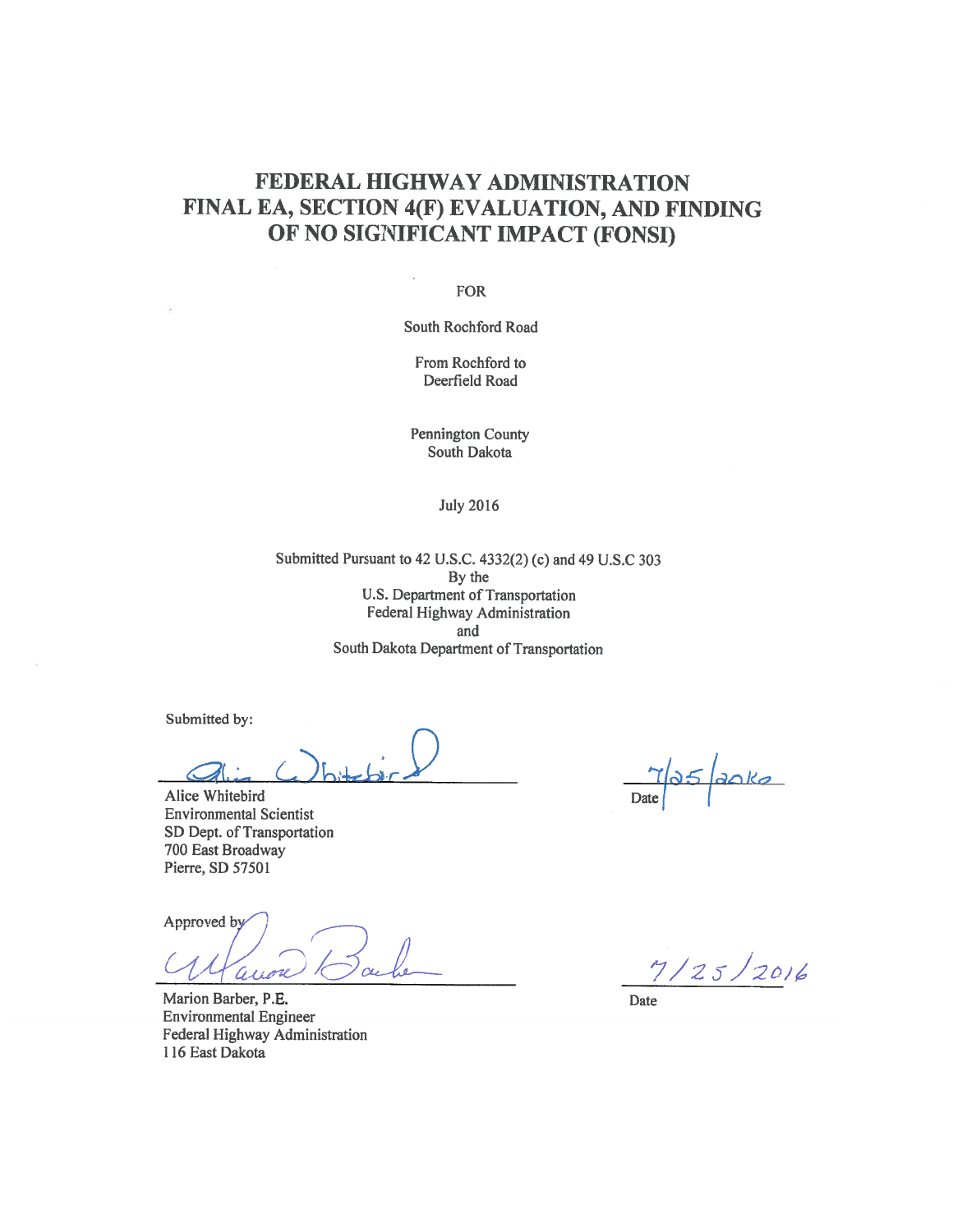## **Table of Contents**

| L.    |  |
|-------|--|
| Π.    |  |
| a.    |  |
| $b$   |  |
| c.    |  |
| Ш.    |  |
| a.    |  |
| b.    |  |
| IV.   |  |
| V.    |  |
| a.    |  |
| b.    |  |
| VI.   |  |
| VII.  |  |
| VIII. |  |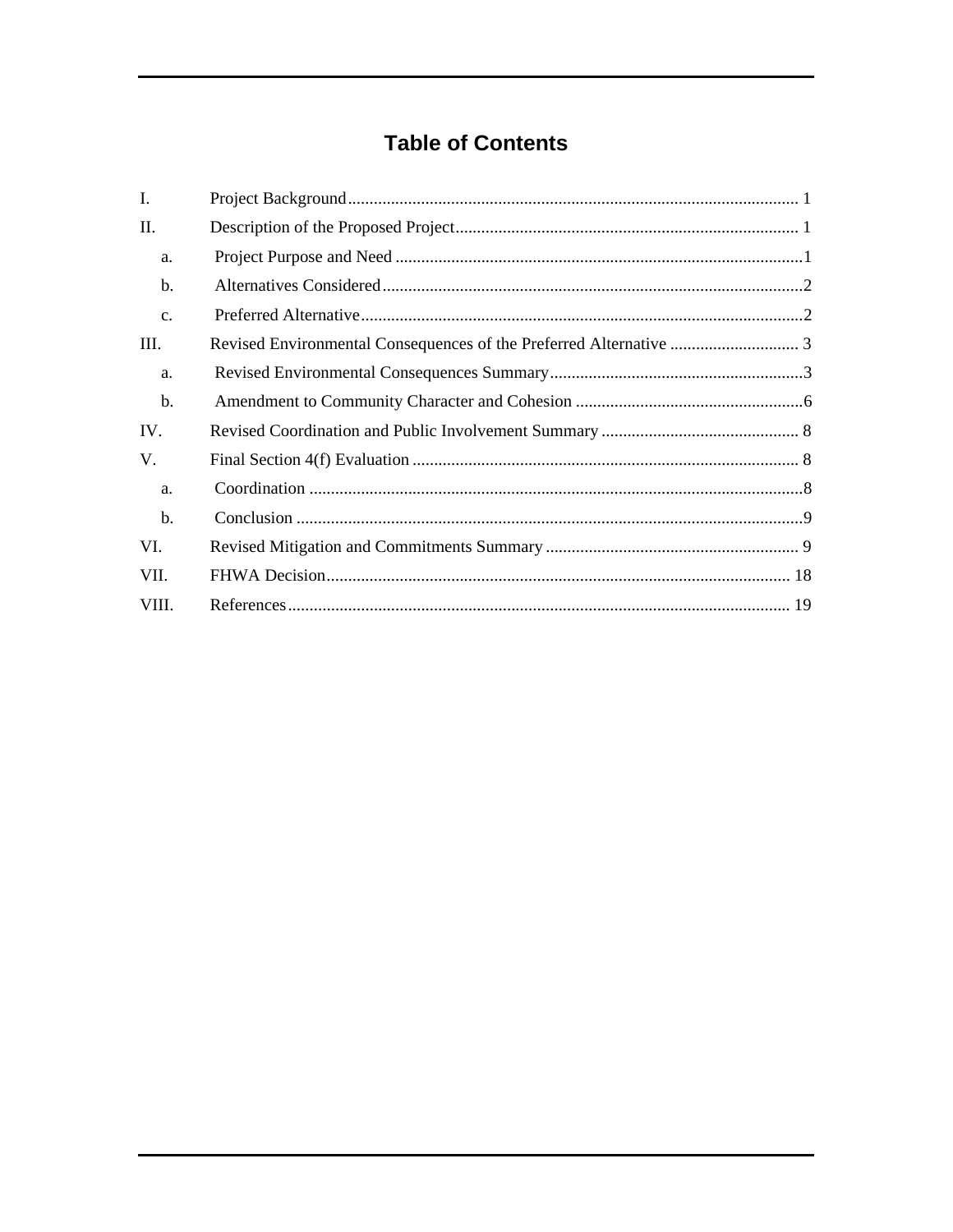APPENDIX A- Section 4(f) Documentation

Section 1. Mickelson Trail

Section 2. Forest Service Management Area 8.2

Section 3. Archeological and Historic Resources

APPENDIX B- Summary of Public Questions and Comments, Agency Letters, and Formal Responses

APPENDIX C- Public Meeting Summary

Sign in Sheets Public Meeting Presentation Public Meeting Boards Written Comment Cards, Letters, and Emails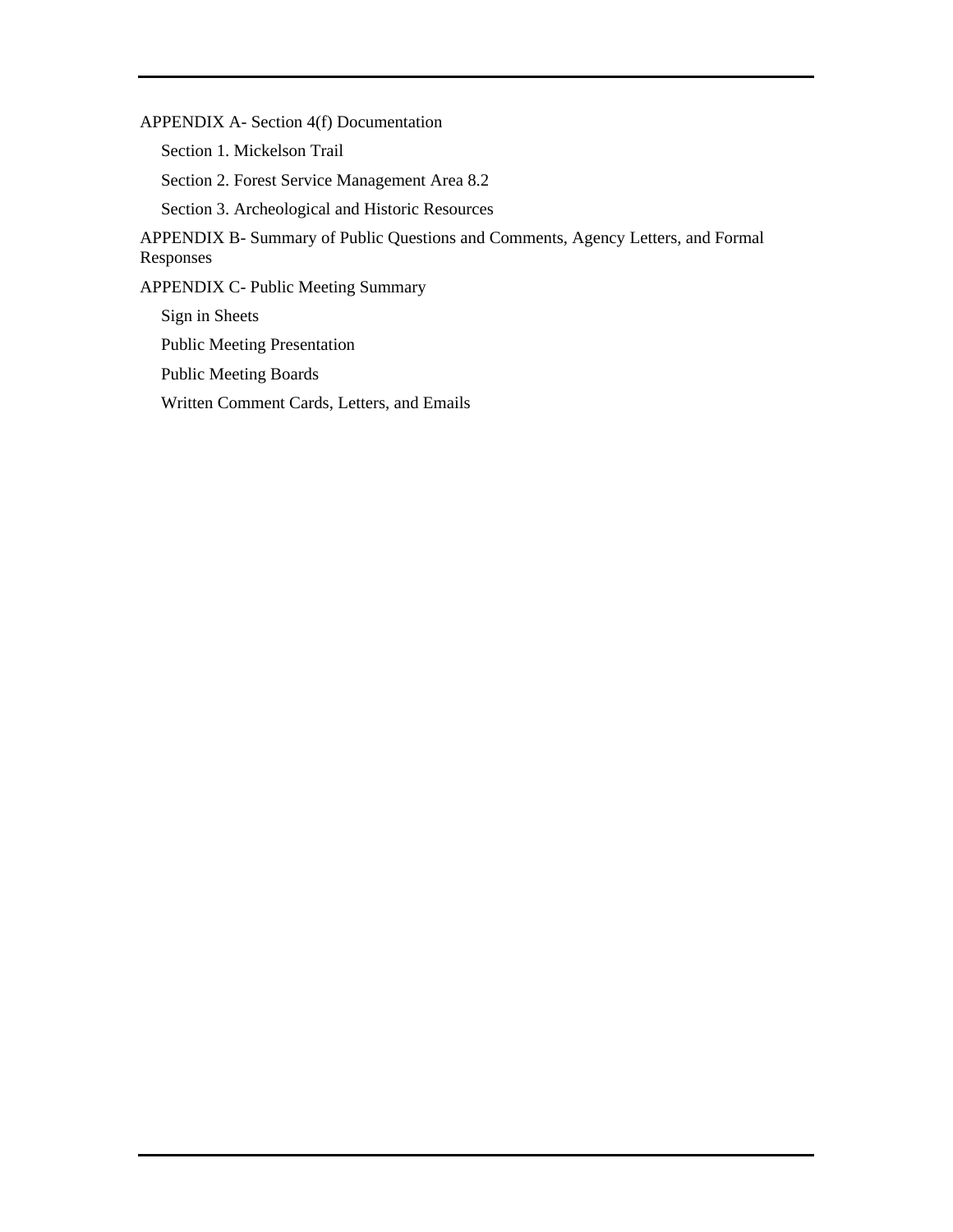# **I. Project Background**

National Environmental Policy Act (NEPA) compliance for the proposed re-construction of South Rochford Road was previously documented in the Environmental Assessment and Draft Section 4(f) Evaluation (EA-Draft 4(f)). This document was accepted by the Federal Highway Administration (FHWA) on March 29, 2016 and made available to federal, state, and local agencies (stakeholders), tribes, and the public for a 45-day review and comment period.

This Final Environmental Assessment and Section 4(f) Evaluation (FEA) provides additions or changes to the EA-Draft 4(f), where necessary based on comments received:

- Revised Environmental Consequences of the Preferred Alternative Section
- Revised Coordination and Public Involvement Summary
- $\bullet$  Final Section 4(f) Evaluation
- Revised Mitigation and Commitments Summary
- FHWA FONSI Decision
- Summary of public questions and comments, agency letters, and formal responses

The comment process did not identify any significant changes to the environmental impacts presented. However, three sections of the EA-Draft 4(f) are modified due to public comments and questions received to more accurately reflect the environmental consequences of the preferred alternative.

Except for the revisions noted in this document, this FONSI adopts the EA-Draft 4(f). This document, in conjunction with the March 29, 2016 EA-Draft 4(f), constitutes the completed NEPA document. A copy of this document will be temporarily posted on the Project website at www.SouthRochfordRoad.com. After removed from the website, a request for a copy can be made to the South Dakota Department of Transportation (SDDOT).

# **II. Description of the Proposed Project**

The FHWA, SDDOT and Pennington County prepared an EA-Draft 4(f) to propose roadway improvements to an approximately 10-mile long segment of South Rochford Road (see Figure 1). The proposed action will reconstruct South Rochford Road between Rochford and the intersection of Deerfield Road in order to improve drainage and to provide an all-weather surfaced roadway. The purpose of the Project is to correct the roadway deficiencies in order for the County to sustain year-round roadway transportation along South Rochford Road, and provide a local and regional transportation system.

### *a. Project Purpose and Need*

The purpose and need for the Project, identified in Section 1.0 of the EA-Draft 4(f), is based on the following factors:

- The need to reduce the County's roadway maintenance costs;
- The need to replace the structurally deficient bridge crossing at Rapid Creek (Rapid Creek Bridge);
- The need to correct geometric deficiencies along the roadway; and
- The need to provide roadway system linkage.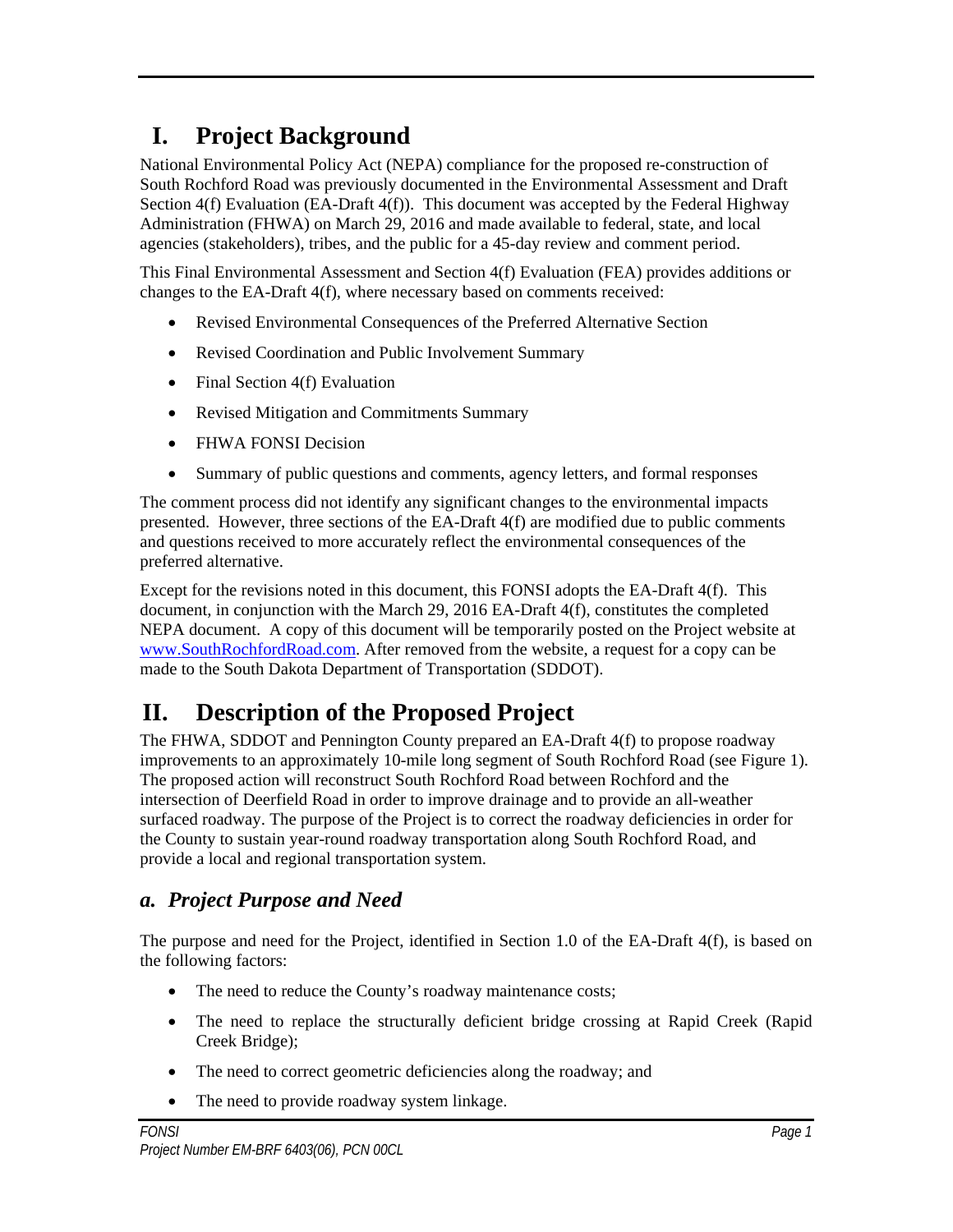

Figure 1. Study Area for South Rochford Road (Figure 2-1 in the EA-Draft 4(f))

### *b. Alternatives Considered*

The alternatives that have been considered for the Project are described in Section 2.0 of the EA-Draft 4(f).

### *c. Preferred Alternative*

The preferred alternative was identified and described in Section 4.0 of the EA-Draft 4(f). Based on the alternative selection process, including public comments received, Alternative 1 is the preferred alternative. Alternative 1, located on the existing South Rochford Road alignment, will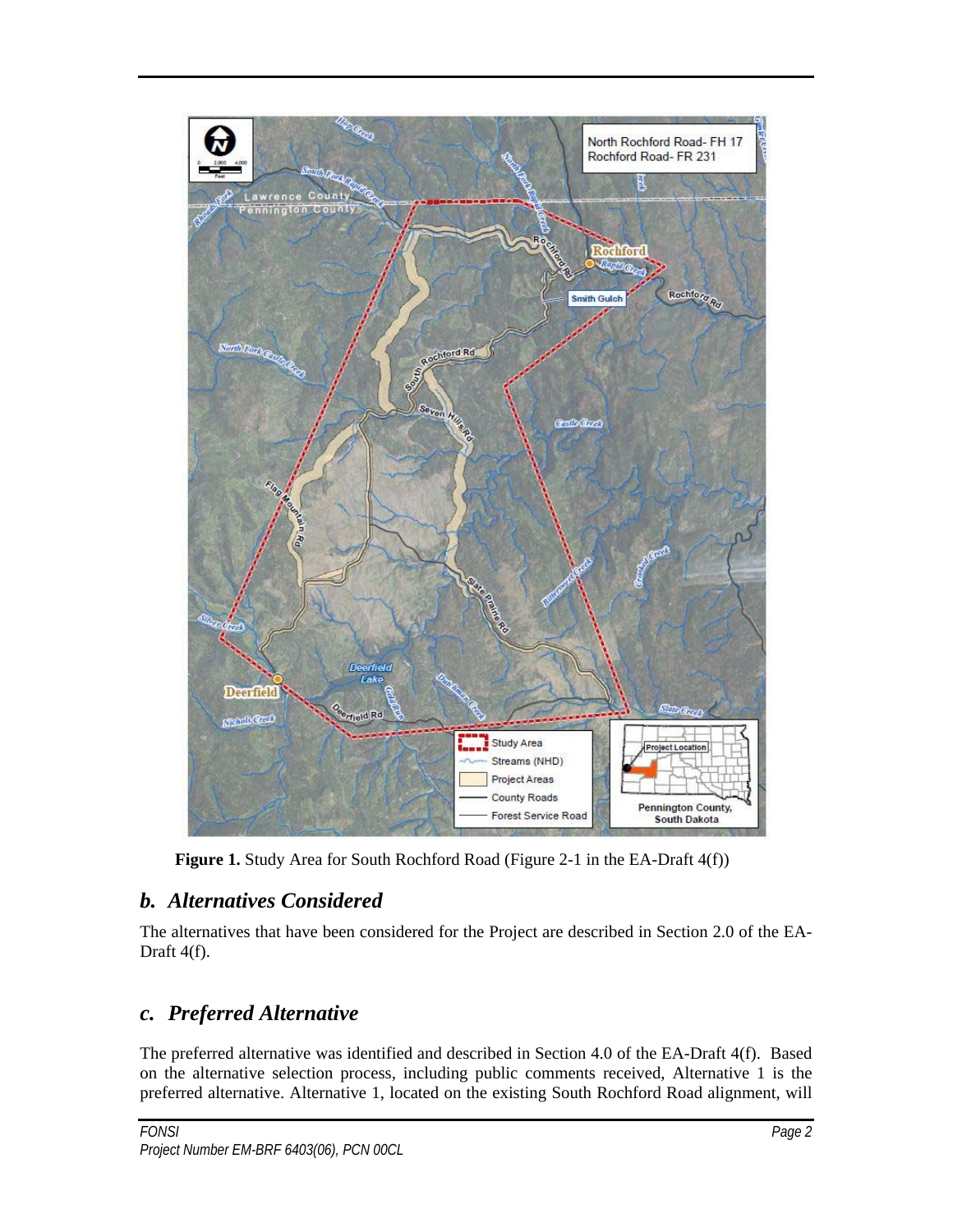improve the current roadway deficiencies and will provide year-round regional and local transportation linkage. Correcting the roadway deficiencies will reduce the high maintenance costs for Pennington County currently associated with South Rochford Road.

# **III. Revised Environmental Consequences of the Preferred Alternative**

The environmental consequences for the preferred alternative were considered in Section 3.0 of the EA-Draft 4(f). The comment process did not identify any significant changes to the environmental impacts presented. However, three sections of the EA-Draft 4(f) are modified due to public comments and questions received to more accurately reflect the environmental consequences of the preferred alternative. The three sections are discussed below: environmental consequences summary, community and character cohesion mitigation, and the community character and cohesion section to include additional data and analysis.

### *a. Revised Environmental Consequences Summary*

The preferred alternative will have no effect on the following resources: Climate and Air Quality, Wild and Scenic Rivers, Coastal Barriers and Zones, Transportation Conformity, Noise, Farmland, and Environmental Justice. Table 1 below summarizes the effects on resources associated with the preferred alternative.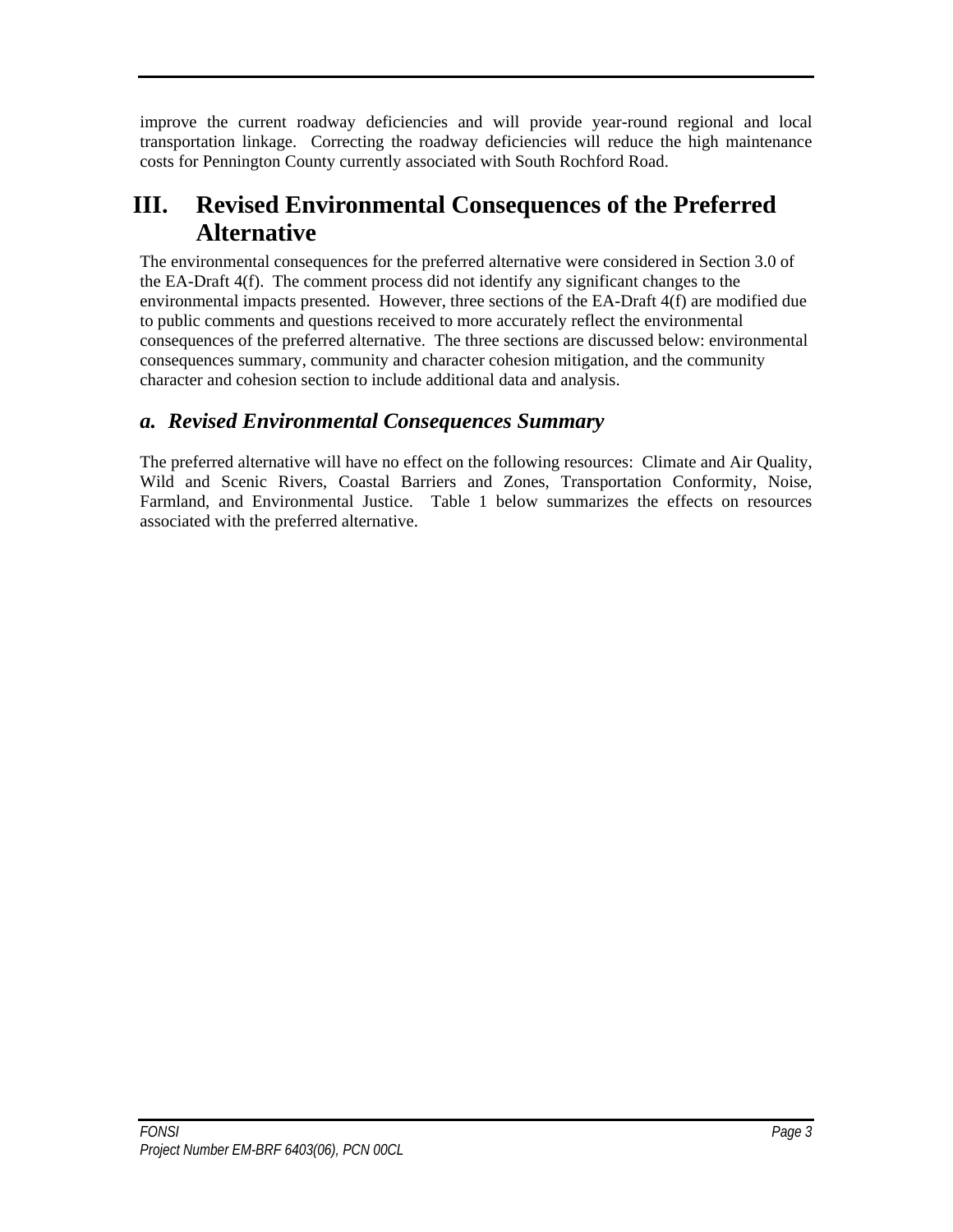| <b>Resource</b>                                                 | <b>Preferred Alternative:</b><br><b>Alternative 1</b>                                                                                                                                                                                                                                                                                                                                                                                                                                                                                                                                              |
|-----------------------------------------------------------------|----------------------------------------------------------------------------------------------------------------------------------------------------------------------------------------------------------------------------------------------------------------------------------------------------------------------------------------------------------------------------------------------------------------------------------------------------------------------------------------------------------------------------------------------------------------------------------------------------|
| <b>Land Use</b>                                                 | ROW is required. ROW compensation will follow the Uniform Act of 1970, as amended. Follows state, regional, and local<br>plans with exception of not providing 4 foot shoulders as noted in the Pennington County Master Transportation Plan.                                                                                                                                                                                                                                                                                                                                                      |
| <b>Parks and Recreational</b><br><b>Facilities</b>              | Will impact approximately 7.41 acres of Forest Service Management Area 8.2. Will allow for better access to campgrounds<br>and trails that are within Forest Service Management Area 8.2.                                                                                                                                                                                                                                                                                                                                                                                                          |
| <b>Farmlands</b> and<br><b>Timberlands</b>                      | Will require tree clearing within acquired ROW and beyond within lands managed by the Forest Service to allow snow and ice<br>to melt from roadway, as well as improve site distance. Fencing may be required in areas currently utilized for open-range<br>grazing.                                                                                                                                                                                                                                                                                                                               |
| <b>Community Character</b><br>and Cohesion                      | Current roadway provides regional link for tourism which creates short durations of traffic increases during summer months<br>and during isolated events. Affects of improved roadway could at times be adverse to the community's routine and daily life<br>style. Improved roadway will be more reliable for community members. Dust may increase during construction, but will be<br>reduced after the roadway is surfaced.                                                                                                                                                                     |
| <b>Relocation or</b><br><b>Acquisition</b>                      | Will not require relocations or acquisitions of residences. Acquisition of approximately 33 acres of private land will be<br>required for roadway ROW.                                                                                                                                                                                                                                                                                                                                                                                                                                             |
| <b>Utilities and Emergency</b><br><b>Services</b>               | Utility relocations will be required, including buried cable and overhead poles. A more reliable access for emergency services<br>will be provided to the residences along this roadway.                                                                                                                                                                                                                                                                                                                                                                                                           |
| <b>Traffic</b>                                                  | South Rochford Road intersections with Rochford Road and Deerfield Road remain the same. Replacing gravel with an all-<br>weather surfaced roadway will have a direct effect of improving the route for motorists and bicyclists; without 4 foot paved<br>shoulders, bicyclists will utilize the traffic lanes, signage will be provided on both ends of the Project noting the roadway is<br>shared with bicycles. Providing this additional all-weather surfaced roadway will provide alternative highway system linkage,<br>provide a more stable surface and eliminate existing dust concerns. |
| <b>Visual Quality and</b><br><b>Aesthetics</b>                  | Potential for visual impacts through an increase in the number of vehicles. Will primarily use existing roadways and vehicle<br>traffic already occurs in the area, the visual impact will not be substantial.                                                                                                                                                                                                                                                                                                                                                                                     |
| <b>Historic or</b><br><b>Archaeological</b><br><b>Resources</b> | 2 archeological sites will be impacted (2.18 acres within the preliminary grading limits). 4 TCP sites may be impacted<br>resulting in an adverse effect to cultural resources within Pe' Sla.                                                                                                                                                                                                                                                                                                                                                                                                     |
| Section 4(f)                                                    | Will not have a use under Section 4(f) for Mickelson Trail. Will require a $de$ minimis use of 4.3 acres of Forest Service<br>Management Area designated for recreational use. Will have an adverse impact to cultural resources sites and a use under<br>Section 4(f). Concurrence has been received for Section 4(f) properties and Section 4(f) coordination is described further in<br>Section V. and in Appendix A.                                                                                                                                                                           |
| <b>Floodplains</b>                                              | The Rapid Creek Bridge will be replaced and a Floodplain Non-Development Permit will be coordinated with the local<br>floodplain administrator. Flood flow conveyance will be increased through improved bridge structure and removal of existing<br>floodplain fill.                                                                                                                                                                                                                                                                                                                              |

**Table 1.** Summary of environmental resource impacts associated with the preferred alternative.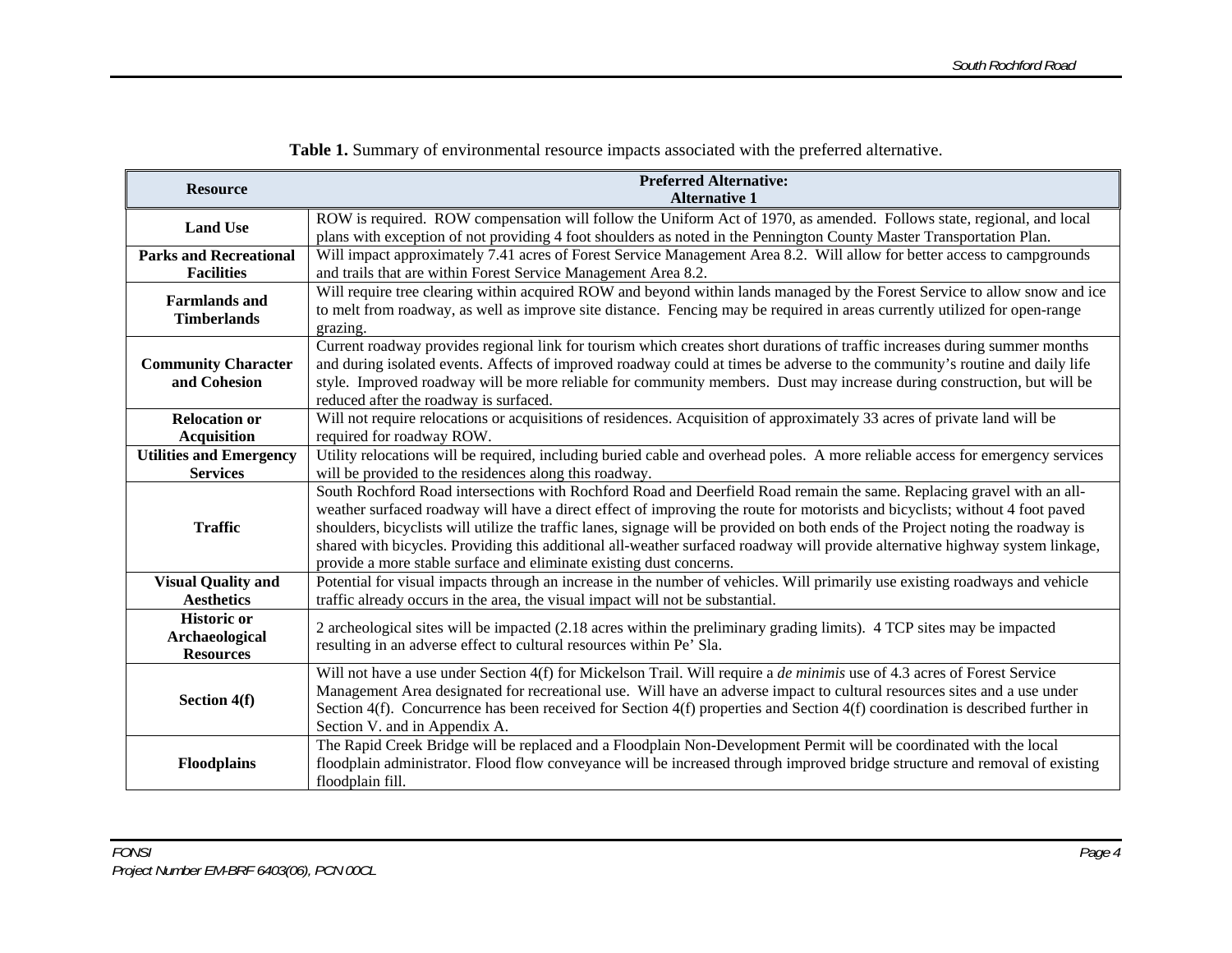| <b>Resource</b>                                                       | <b>Preferred Alternative:</b><br><b>Alternative 1</b>                                                                                                                                                                                                                                                                                                                                                                                                                                                                                                                                                                                                                                                                                                                                                                                                 |
|-----------------------------------------------------------------------|-------------------------------------------------------------------------------------------------------------------------------------------------------------------------------------------------------------------------------------------------------------------------------------------------------------------------------------------------------------------------------------------------------------------------------------------------------------------------------------------------------------------------------------------------------------------------------------------------------------------------------------------------------------------------------------------------------------------------------------------------------------------------------------------------------------------------------------------------------|
| <b>Water Quality</b>                                                  | Due to improved drainage, sediment from road washouts will be reduced or eliminated. Impacts to wells are not anticipated.<br>The increase of impervious surface is not anticipated to change the amount of groundwater recharge in or near the Project<br>Areas. An increase in hydrocarbons/petroleum products carried by stormwater are anticipated with increased traffic volumes<br>and with an asphalt surface. Control and minimization of such pollutants will occur through design and BMP implementation.<br>Alternative 1 will result in reduced erosion and dust along the corridor.                                                                                                                                                                                                                                                      |
| Geology, Paleontology,<br>Soils, Seismicity, and<br><b>Topography</b> | Will result in fewer surface alterations due to minimized grading limits based on a narrower typical section and limited<br>curvature realignments. No effect on seismic activity. Reduced dust and erosion will be a beneficial affect of the Project on<br>soils.                                                                                                                                                                                                                                                                                                                                                                                                                                                                                                                                                                                   |
| <b>Hazardous Waste and</b><br><b>Materials</b>                        | No waste or petroleum contamination was identified in Project Areas; however contamination could still be present. It is<br>possible that disturbance of contaminated materials associated with unknown abandoned mines could occur.                                                                                                                                                                                                                                                                                                                                                                                                                                                                                                                                                                                                                  |
| <b>Energy</b>                                                         | Will likely have minimal change in gas consumption by improving gravel roadway to an all-weather surface. Vehicle<br>maintenance will be reduced.                                                                                                                                                                                                                                                                                                                                                                                                                                                                                                                                                                                                                                                                                                     |
| <b>Natural Communities</b>                                            | Will result in direct, short-term disturbance to natural communities during construction, but the areas of indirect, short-term<br>disturbance will be limited to a small area. Minor loss to ponderosa pine forest, replacement of the existing bed material in<br>areas where the fen is abutting the roadway and is being influenced by groundwater flow. Replacement of the road bed material<br>will improve the natural fen communities. An all-weather surfaced roadway and decreased road maintenance will reduce<br>erosion of the roadbed surface material. With the impermeable road base surface, run-off velocities may increase and could<br>result in increased localized siltation from the outer roadbed fill. However, road embankments and ditches will be vegetated,<br>minimizing any localized erosion from run-off velocities. |
| <b>Wetlands and Other</b><br>Waters of the U.S.                       | Will avoid all fen areas except in areas where culverts will be replaced, which will require minor temporary impacts and will<br>have an overall benefit effect to the fen system. Permeable base layer will reduce impacts to fens caused by the current<br>roadway by improving groundwater movement under the roadway. Will impact a total of 0.345 acres of wetlands, including<br>0.152 acres of fens. Section 404 permit application will be coordinated with US Army Corps of Engineer's office.                                                                                                                                                                                                                                                                                                                                               |
| <b>Wildlife and Plant</b><br><b>Species</b>                           | Will minimize the total direct effects to species and potential habitat. Noise levels during construction will have temporary<br>impacts to animal species utilizing areas adjacent to the roadway and temporarily displace those species. A determination of<br>"may adversely impact individuals, but not likely to result in a loss of viability in the Planning Area, nor cause trend to federal<br>listing" was determined in coordination with Forest Service.                                                                                                                                                                                                                                                                                                                                                                                  |
| <b>Threatened and</b><br><b>Endangered Species</b>                    | For all listed species except northern long eared bat, the Project will have a no effect determination. For the northern long<br>eared bat, the Project will have a may affect, likely to adversely affect effect determination. Avoidance and minimization<br>measures in accordance with the programmatic biological opinion will be implemented.                                                                                                                                                                                                                                                                                                                                                                                                                                                                                                   |
| <b>Invasive Species</b>                                               | Will reduce maintenance and erosion, potentially reducing the spread or introduction of invasive species after the roadway is<br>constructed and slopes are reestablished.                                                                                                                                                                                                                                                                                                                                                                                                                                                                                                                                                                                                                                                                            |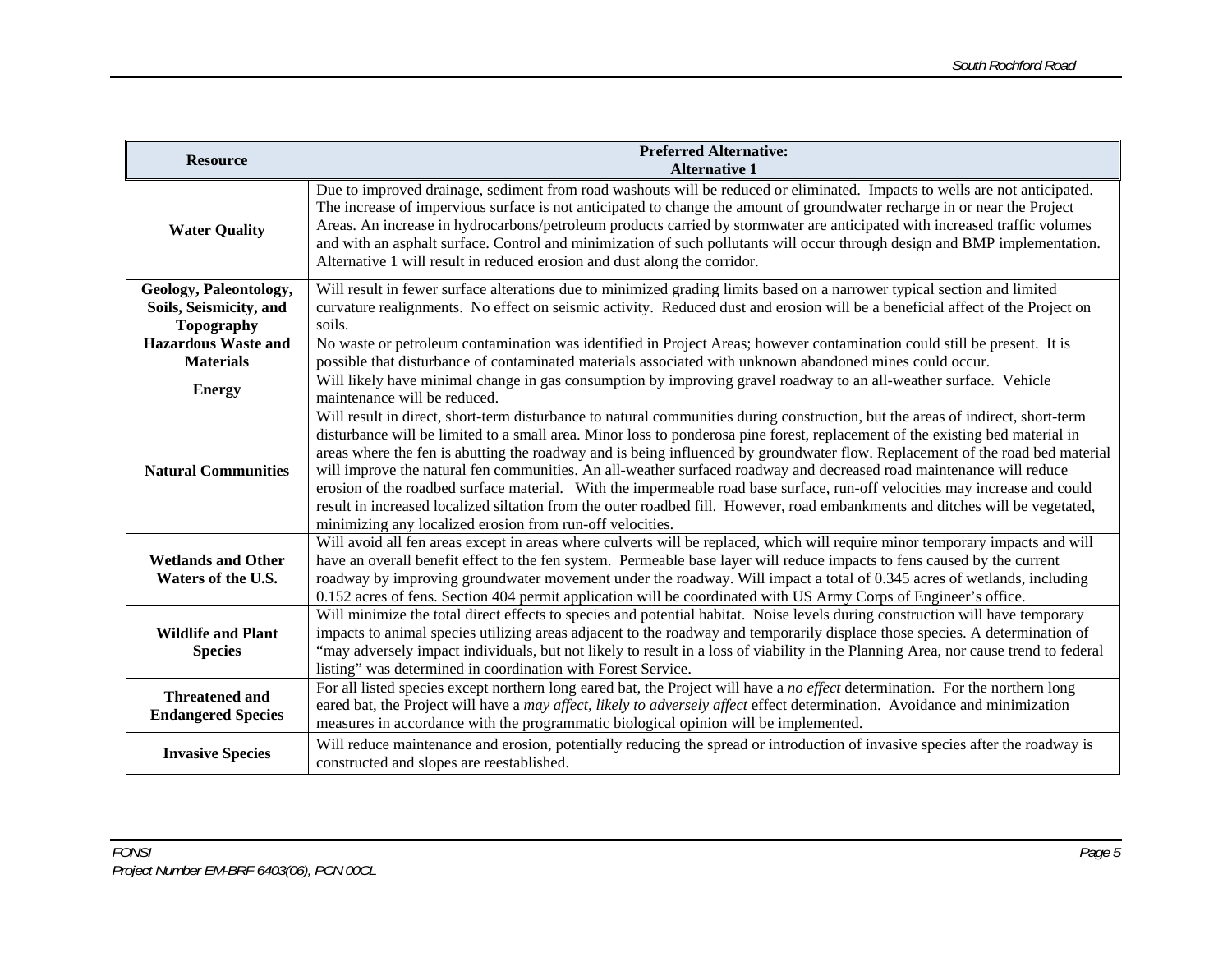### *b. Amendment to Community Character and Cohesion*

Community character and cohesion is discussed in Section 3.1.4 of the EA-Draft 4(f). This section describes the existing environment and evaluates the impacts that Alternative 1, Alternative 2, and the No-Build Alternative would have on community character and cohesion. During the NEPA process, the Joint Lead Agencies worked with the Public Steering Committee (Committee), represented by property owners along the South Rochford Road and from the community of Rochford, to better understand the potential for impacts on the community and to identify potential mitigation measures, when necessary. Information gathered from the Committee meetings and public meetings were used to develop the community character and cohesion section of the EA-Draft 4(f). The following information is amended to Section 3.1.4 of the EA-Draft 4(f).

The Project Areas, which includes Rochford, consist primarily of Forest Service property within the Black Hills National Forest and some privately owned lands. The Rochford community is surrounded by property the Forest Service manages which provides limited opportunity for new development. As discussed in Section 3.1.1 of the EA-Draft 4(f), rezoning within the Project Areas requires a specific process. The area also has limited septic system installation opportunities due to its location in a sensitive headwater area. Therefore, development that could occur due to this Project is limited.

The following was noted about the Black Hills National Forest in the Forest Service's 2008 Recreational Facility Analysis (Forest Service 2008).

Specialized campgrounds, roaded recreational opportunities and a system of trails connecting communities showcase this forest that provides user friendly access to yearround family activites. Together, the attractive features of the Black Hills National Forest, Custer State Park, and area National Parks, memorials and monuments are the foundation for the local recreational economics.

Rochford is located within the Black Hills National Forest and attracts tourists and visitors from the surrounding Forest Service recreational facilities year-around. Rochford also receives and welcomes visitors during various community events throughout the year including the following:

- Rochford Day Held annually on July  $4<sup>th</sup>$ , this is a community event to raise money for the volunteer fire department. Approximately 400 people attended this event in 2014 (Feldman 2014a).
- Deadwood Mickelson Trail Marathon Held in June, the annual marathon race extends from Rochford to Deadwood along the Mickelson Trail. More than 3,000 runners were entered into the marathon and associated races in 2016 (Gross 2016).
- Moonshine Gulch Sunday Music– During the summer months, Moonshine Gulch Saloon hosts live music and open microphone performances on Sunday afternoons. Approximately 40 people attend these events.
- Sturgis Events, Including the Rally Biker Breakfast The Moonshine Gulch Saloon has been a popular spot for travelers through the area for the Rally. Bikers traveling to the annual Sturgis Motorcycle Rally in Sturgis, SD are known to stop in Rochford. During the day approximately 600 to 800 people pass through Rochford, with about 60 to 65 people a day for breakfast (Schwaneke 2016). Parking has been an issue in the past, and law enforcement has had to help move motorcycles that are parked in the intersection.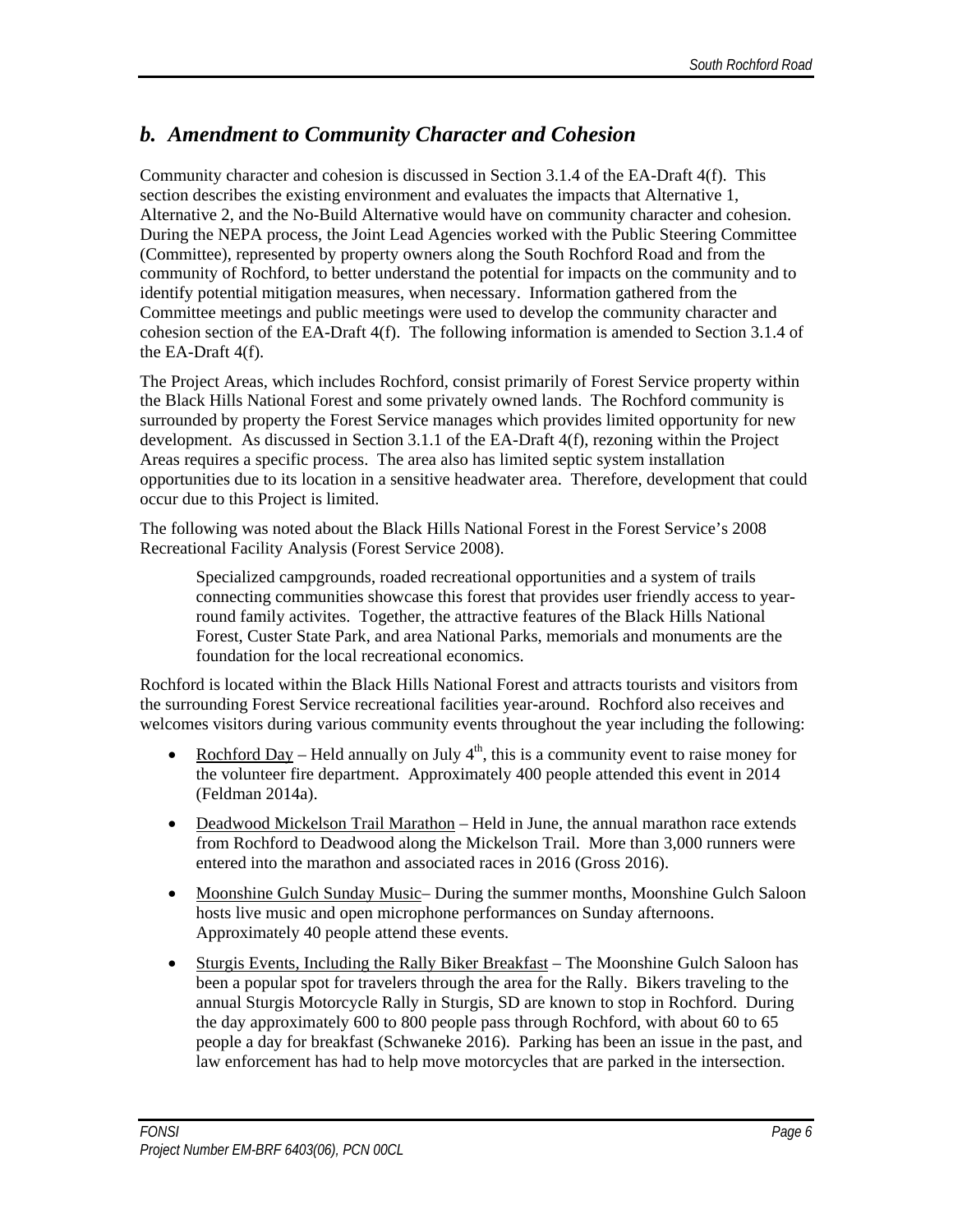- Hunter's Soup Supper This event takes place at the Rochford Community Hall and is held two nights a year in November. The event averages approximately 30 to 35 attendees each night (Schwaneke 2016).
- Mickelson Trail Trek The Mickelson Trail Trek is a 3-day bicycle ride held annually in the 3rd week of September. The ride extends from Edgemont to Deadwood. The second day of the ride is from Custer to Rochford (South Dakota Game, Fish and Parks 2016a). The ride is limited to 600 participants each year (South Dakota Game, Fish and Parks 2016b)
- Weddings and reunions It was noted that weddings and reunions occur throughout the year in Rochford at the Rochford Community Hall. These special events can include 100 people or more.
- Heritage Day Heritage Day took place in August of 2014 and included historic information, photos, and artifacts on display at the Rochford Community Hall. A community spaghetti dinner was also available at the event (South Dakota Magazine 2014).

Events similar to these are expected to continue after the construction of the preferred alternative.

In order to examine how the community currently functions, the Committee was consulted with regarding these events and to better understand how the Project may affect Rochford. The Committee believes that the preferred alternative will increase traffic through Rochford and increase hazards to pedestrians. Safety is typically improved by separating pedestrians from automobiles with the use of urban features such as curb and gutter, sidewalks, crosswalks, and formalized parking. However, the Committee indicated the Rochford community may be opposed to these features. Several reasons cited included: 1) affects these features may have on the "ghost town" appeal, 2) impacts to private property, some of which may be considered historic, and 3) topography constraints imposed by the river, retaining wall, and homes.

South Rochford Road, being upgraded with an all-weather surface will provide a travel corridor similar to other paved scenic corridors in the Black Hills. This will likely result in more visitors to the area (i.e. increased traffic) which will be characterized as a moderate impact to Rochford. Therefore, the following mitigation measures are included to address potential traffic increases within the community.

- 1) Speed Message Boards: Devices that display the driver's speed will be installed on each of the three roadways (South Rochford Road, Rochford Road, and North Rochford Road) entering Rochford.
- 2) Gateway Signs: The County will be responsible for furnishing and installing up to three gateway signs for Rochford. Size and colors will conform to the Manual on Uniform Control Devices (MUTCD) (if applicable). The County will coordinate with at least one of the Committee members or another representative of the community to design of sign.
- 3) Pedestrian Warning Signs: MUTCD approved pedestrian signs (for example, 'Yield to Pedestrians' or 'Slow - Watch for Pedestrians') will be installed within Rochford. The County will work with the community to identify which warning signs are appropriate. Pedestrian warning signs will be installed after the speed message boards and gateway signs in locations that will best protect pedestrians.
- 4) Informal Parking: Prior to construction of the preferred alternative, Pennington County will construct approximately 80 feet of informal (unpaved) parking within the County ROW to be located on the east side of North Rochford Road between the Moonshine Gulch Saloon and Rochford Mall.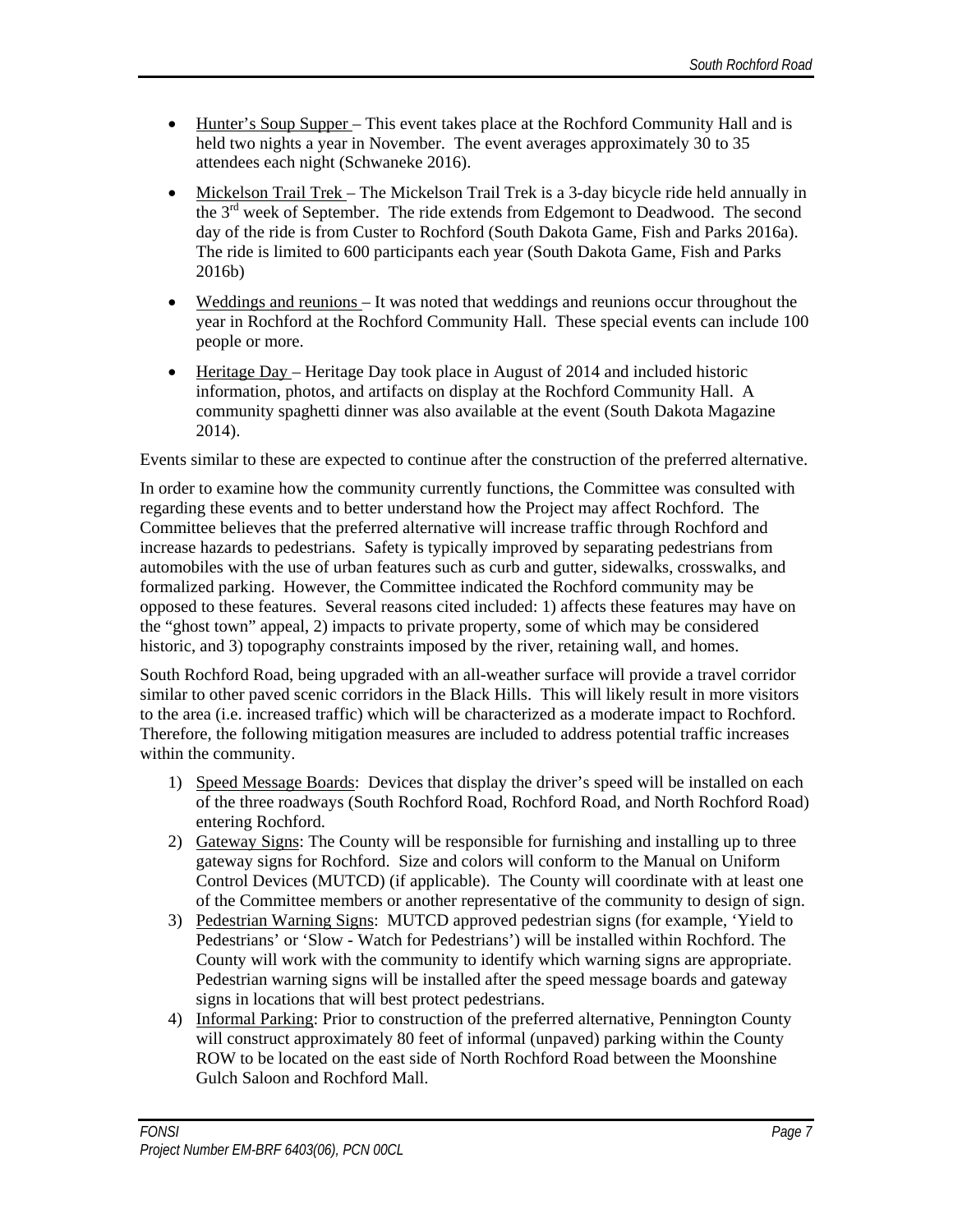In the future, the County will utilize traffic counts and safety concerns identified by the Rochford community and the County to determine the effectiveness of the implemented mitigation measures. If it is determined that the proposed measures are not effective, additional measures such as the following may be considered: reduction of the posted speed within Rochford and provisions for stop signs at intersections. The County will include the Rochford community and public at large in this decision making process by discussing the topic at a Pennington County Board of Commissioners' meeting.

# **IV. Revised Coordination and Public Involvement Summary**

Section 6.0 of the EA-Draft 4(f) describes the coordination and public involvement that occurred during development of the EA. The EA was approved by the Federal Highway Administration on March 29, 2016 and made available to stakeholders, tribes and the public. On April 20, 2016 a public meeting was held. Personnel from SDDOT, FHWA, and the NEPA consultant were present to answer questions and receive comments about the proposed Project. 42 citizens signed in on the attendance sheets. Appendix C provides a summary of the meeting along with a copy of the attendance sheets.

Stakeholders, tribes and the public were provided four methods to comment on the EA-Draft 4(f) including:

- Informal discussion with the Joint Lead Agencies during the open house portion of the public information meeting/open house, and verbal questions and comments received following the presentation.
- Comment forms received during and after the public information meeting/open house.
- Comments could be submitted through email to: EAComments@southrochfordroad.com
- Comments could be made on the website at www.southrochfordroad.com

Verbal and written comments received at the public meeting and during the public comment period resulting in a total of 60 comments. These comments are summarized in Appendix B.

A final Steering Committee meeting was held on June 15, 2016, following the public comment period to discuss the comments. Section III of this document discusses revisions to the EA-Draft 4(f) that were the result from this meeting and the comments received.

# **V. Final Section 4(f) Evaluation**

The EA-Draft 4(f) provided an evaluation of impacts to Section 4(f) resources including Mickelson Trail, Forest Service Management Area 8.2, and Archaeological and Historical Sites under Section 3.2. This section provides an overview of the coordination that occurred and the conclusion of the Section 4(f) Evaluation.

### a. *Coordination*

Section 4(f) requires consultation with the Department of the Interior and, as appropriate, the involved offices of the Departments of Agriculture and Housing and Urban Development in developing transportation projects and programs for all Section 4(f) impacts unless determined to be *de minimis*.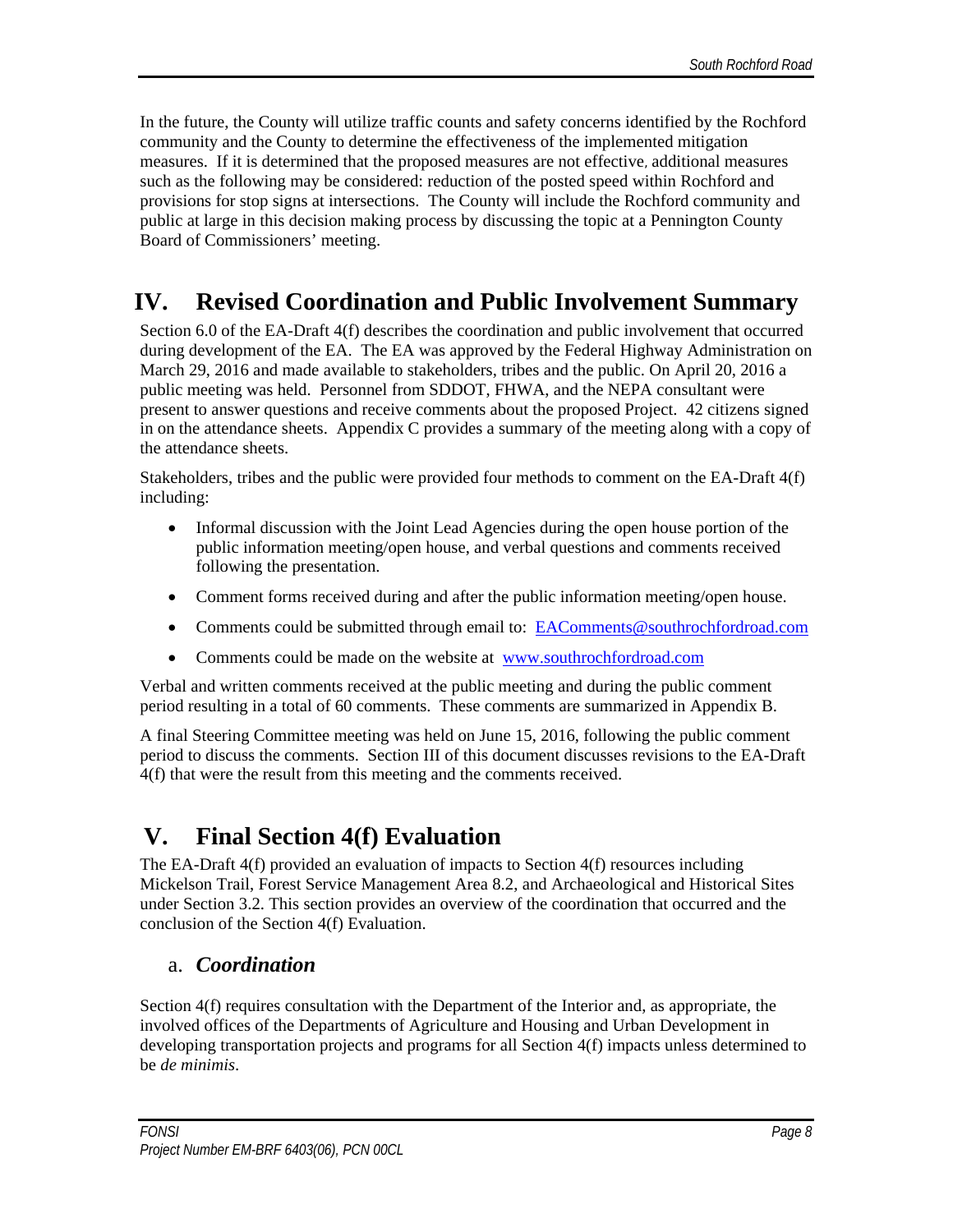Since the Mickelson Trail was coordinated as part of the Categorical Exclusion for the Rapid Creek Bridge, the impacts that the preferred alternative will have on the trail were noted during the public meeting held on July 21, 2014, and no public comments were received. For the remainder of the proposed Section 4(f) uses, the public had the opportunity to review and comment on the EA-Draft 4(f). Comments from the public and responses are in Appendix B. No comments were received concerning Section 4(f) properties.

The following describes the agency coordination undertaken for each Section 4(f) property:

- *Mickelson Trail* South Dakota Game Fish and Parks, the land managing agency, concurred with the determination on November 10, 2015 (see Appendix A, Section 1).
- *Forest Service Management Area 8.2* Coordination has occurred with the Forest Service to inform the agency about FHWA's intent to make a *de minimis* impact determination. Forest Service noted in an email on August 12, 2014 that the Project will have no effect on the activities that contribute to Deerfield Developed Recreational Complex. The Forest Service concurred with the *de minimis* finding on June 24, 2016 (see Appendix A, Section 2).
- *Archeological and Historic Sites* Coordination has occurred with the consulting tribes, SHPO, and ACHP to determine the impact to TCPs, archeological sites, and historic sites. A Memorandum of Agreement (MOA) to resolve adverse effects regarding the Project was completed in February, 2016 and circulated for agency and Tribal signatures (see Appendix A, Section 3).

Concurrence was received with regard to FHWA's 4(f) Determination from the United States Department of the Interior (DOI). The DOI concurred with FHWA's determination that there is no feasible or prudent alternative to the preferred alternative on July 19, 2016 (see Appendix A, Section 2)

#### b. *Conclusion*

Section 4(f) specifies the use of a Section 4(f) property can only be approved if it is determined there is no feasible or prudent avoidance alternative to that use and that the action includes measures to minimize harm to the resource. If no feasible or prudent avoidance alternatives exist, Section 4(f) requires agencies to choose the alternative with the least overall harm to Section 4(f) properties. While the proposed action impacts more acres of Forest Service Management Area 8.2 determined to be a *de minimis* impact, Alternative 1 minimizes impacts to archaeological sites and impacts fewer TCP sites which are sensitive to the Tribes (see Table 2). Therefore, Alternative 1 is the alternative of least overall harm.

Based upon the above considerations, FHWA has determined there is no feasible and prudent alternative to the use of land from the archeological and historic sites and the proposed action includes possible planning to minimize harm resulting from these properties. FHWA has also determined that Alternative 1 will have a *de minimis* impact on Forest Service Management Area 8.2.

### **VI. Revised Mitigation and Commitments Summary**

The preferred alternative avoids or minimizes impacts to environmental resources to the extent practicable. For those unavoidable impacts, mitigation measures and commitments were proposed in the EA-Draft 4(f). Based on public comments, measures for minimizing and mitigating impacts to Community Character and Cohesion were modified and are presented in Section III.a. of this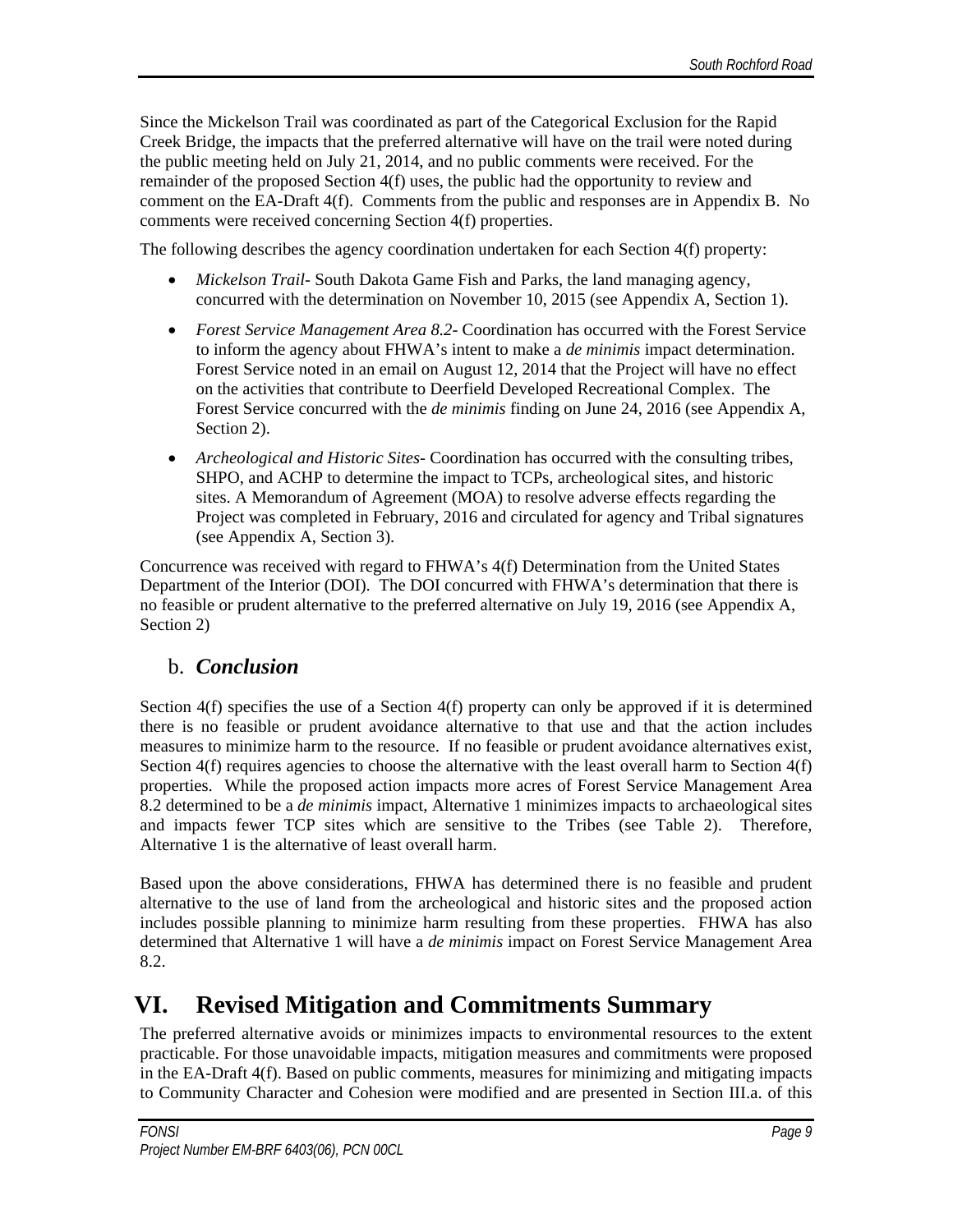document. The measures are summarized below in Table 2 and will be implemented as part of this Project. Appropriate permits will also be secured prior to construction activities, which are summarized in Table 3.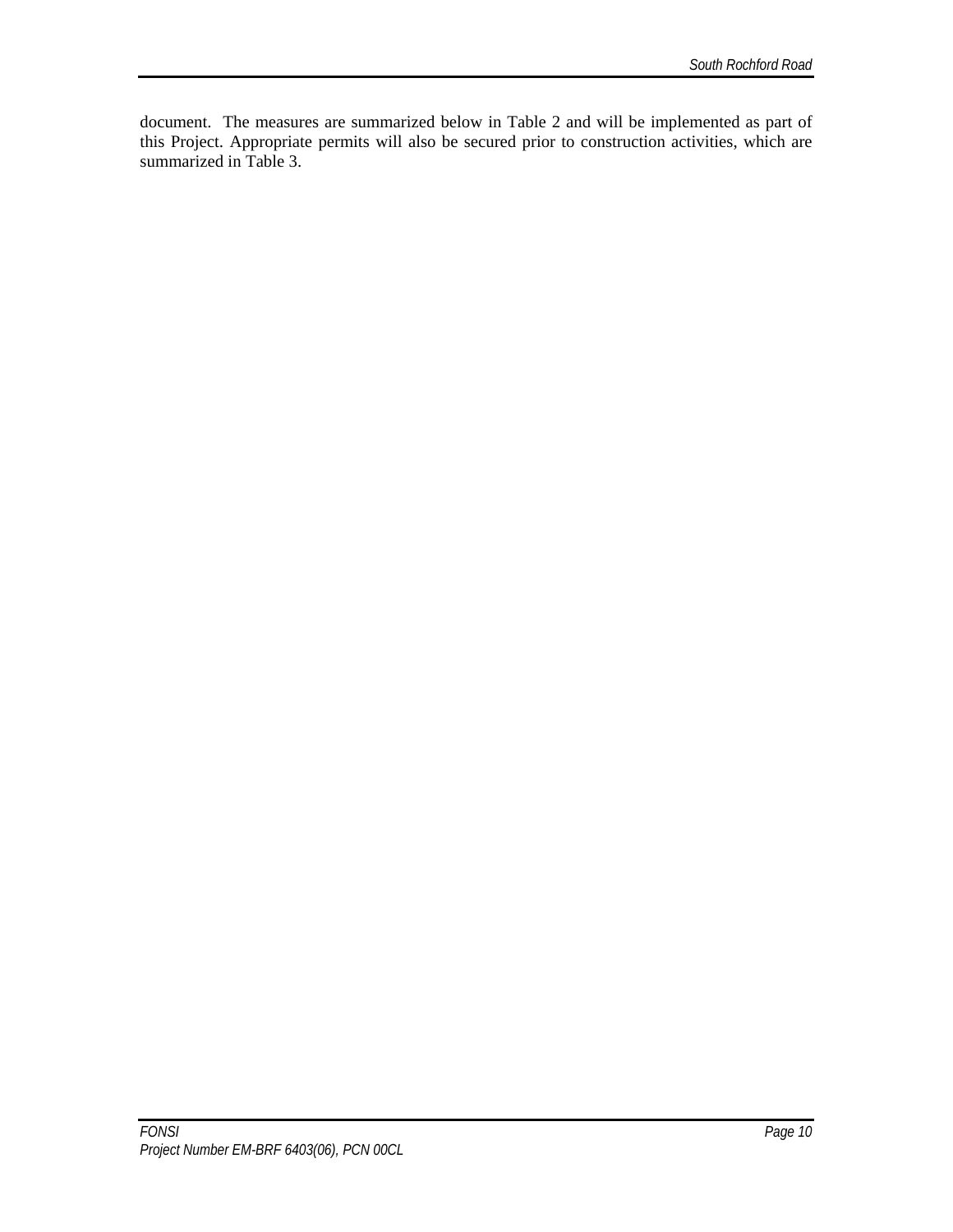| <b>Mitigation Measure or Commitment</b>                                                                                                                                                                                                                                                                                                                                                                                                                                                                                                                                                                                                                                                                                                                                                                                                                                                                                                                                                                                                                                                                                                                                                                                                                                                                                                                                                                                                                                                                                                                                                                                                                                                                                                                                                                                                                                                                                                                                                                                                                             | <b>Responsibility</b> |
|---------------------------------------------------------------------------------------------------------------------------------------------------------------------------------------------------------------------------------------------------------------------------------------------------------------------------------------------------------------------------------------------------------------------------------------------------------------------------------------------------------------------------------------------------------------------------------------------------------------------------------------------------------------------------------------------------------------------------------------------------------------------------------------------------------------------------------------------------------------------------------------------------------------------------------------------------------------------------------------------------------------------------------------------------------------------------------------------------------------------------------------------------------------------------------------------------------------------------------------------------------------------------------------------------------------------------------------------------------------------------------------------------------------------------------------------------------------------------------------------------------------------------------------------------------------------------------------------------------------------------------------------------------------------------------------------------------------------------------------------------------------------------------------------------------------------------------------------------------------------------------------------------------------------------------------------------------------------------------------------------------------------------------------------------------------------|-----------------------|
| <b>Acquisitions and Relocations</b>                                                                                                                                                                                                                                                                                                                                                                                                                                                                                                                                                                                                                                                                                                                                                                                                                                                                                                                                                                                                                                                                                                                                                                                                                                                                                                                                                                                                                                                                                                                                                                                                                                                                                                                                                                                                                                                                                                                                                                                                                                 |                       |
| All ROW and relocation impacts will be mitigated in conformance with the Uniform Relocation Assistance and Real Property Act<br>of 1970, as amended by the Surface Transportation Assistance Act of 1987.                                                                                                                                                                                                                                                                                                                                                                                                                                                                                                                                                                                                                                                                                                                                                                                                                                                                                                                                                                                                                                                                                                                                                                                                                                                                                                                                                                                                                                                                                                                                                                                                                                                                                                                                                                                                                                                           | <b>SDDOT</b>          |
| <b>Utilities</b>                                                                                                                                                                                                                                                                                                                                                                                                                                                                                                                                                                                                                                                                                                                                                                                                                                                                                                                                                                                                                                                                                                                                                                                                                                                                                                                                                                                                                                                                                                                                                                                                                                                                                                                                                                                                                                                                                                                                                                                                                                                    |                       |
| SDDOT will coordinate utility relocations during final design with each utility company to minimize or avoid interruptions in<br>utility services. Emergency services will have continued access during construction.                                                                                                                                                                                                                                                                                                                                                                                                                                                                                                                                                                                                                                                                                                                                                                                                                                                                                                                                                                                                                                                                                                                                                                                                                                                                                                                                                                                                                                                                                                                                                                                                                                                                                                                                                                                                                                               | <b>SDDOT</b>          |
| <b>Community Character and Cohesion</b>                                                                                                                                                                                                                                                                                                                                                                                                                                                                                                                                                                                                                                                                                                                                                                                                                                                                                                                                                                                                                                                                                                                                                                                                                                                                                                                                                                                                                                                                                                                                                                                                                                                                                                                                                                                                                                                                                                                                                                                                                             |                       |
| Speed Message Boards: Devices that display the driver's speed will be installed on each of the three roadways (South<br>$\bullet$<br>Rochford Road, Rochford Road, and North Rochford Road) entering Rochford.<br>Gateway Signs: The County will be responsible for furnishing and installing up to three gateway signs for Rochford.<br>$\bullet$<br>Size and colors will conform to the Manual on Uniform Control Devices (MUTCD) (if applicable). The County will<br>coordinate with at least one of the Committee members or another representative of the community to choose the sign.<br>Pedestrian Warning Signs: MUTCD approved pedestrian signs (for example, 'Yield to Pedestrians' or 'Slow - Watch for<br>$\bullet$<br>Pedestrians') will be installed within Rochford. The County will work with the community to identify which warning<br>signs are appropriate. Pedestrian warning signs are intended to be installed after the speed message boards and gateway<br>signs in locations that will best protect pedestrians.<br>Informal Parking: Prior to construction of the preferred alternative, Pennington County will construct approximately 80<br>$\bullet$<br>feet of informal (unpaved) parking within the County ROW to be located on the east side of North Rochford Road<br>between the Moonshine Gulch Saloon and Rochford Mall.<br>In the future, the County will utilize traffic counts and safety concerns identified by the Rochford community to determine the<br>effectiveness of the implemented mitigation measures. If it is determined that the proposed measures are not effective, and<br>additional measures are required, the following are examples of what could be considered: reduction of the posted speed within<br>Rochford, providing stop signs at intersections, and installing rumble strips. The County will solicit public input for revision of<br>implemented measures or proposal of new measures from the community by discussing the topic at a Pennington County Board of<br>Commissioners' meeting. | Pennington County     |

#### **Table 2.** Mitigation Measures and Commitments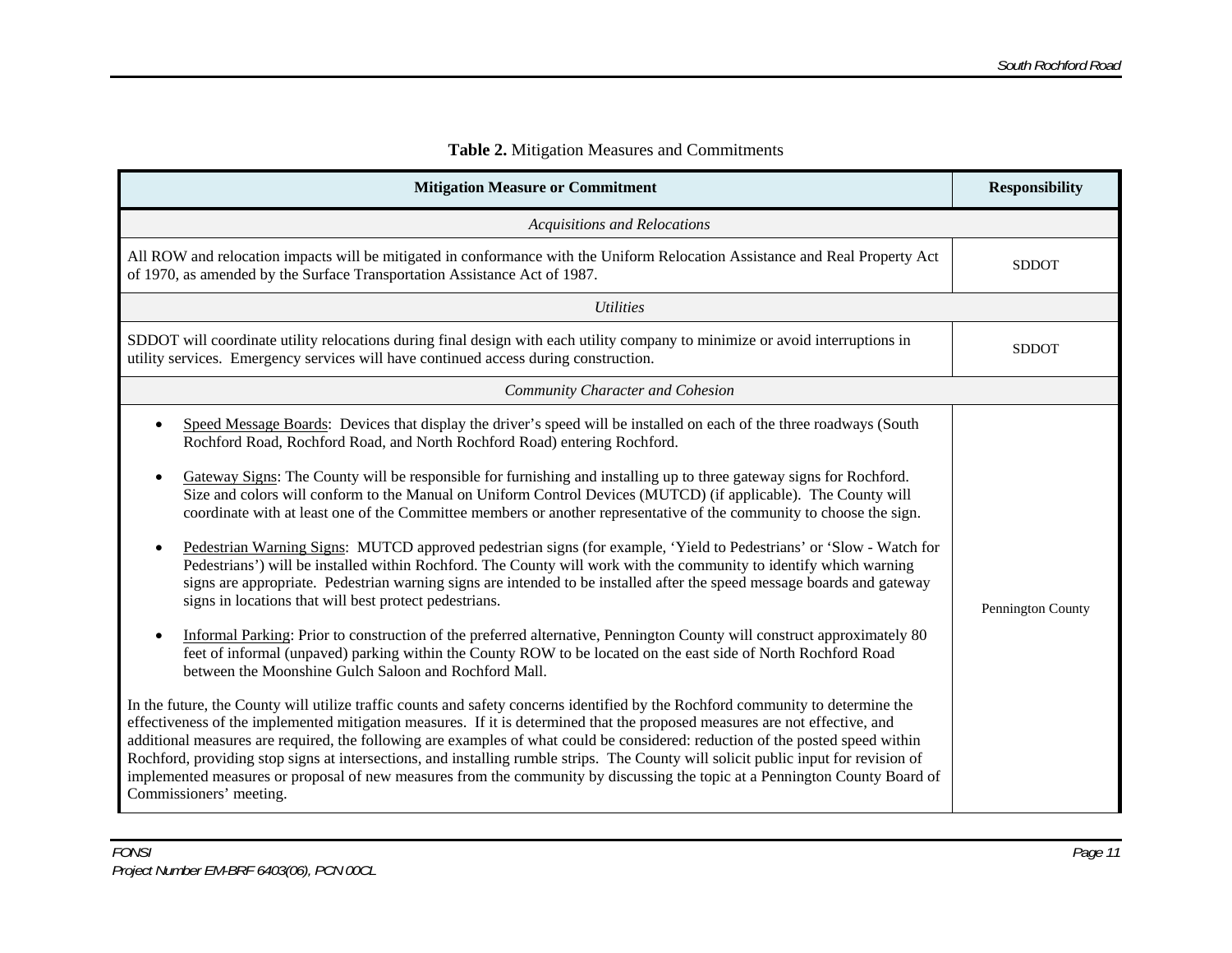| <b>Mitigation Measure or Commitment</b>                                                                                                                                                                                                                                                                                                                                                                                                                                                                                                                                                                                                                                                                                                                                   | <b>Responsibility</b>          |  |  |
|---------------------------------------------------------------------------------------------------------------------------------------------------------------------------------------------------------------------------------------------------------------------------------------------------------------------------------------------------------------------------------------------------------------------------------------------------------------------------------------------------------------------------------------------------------------------------------------------------------------------------------------------------------------------------------------------------------------------------------------------------------------------------|--------------------------------|--|--|
|                                                                                                                                                                                                                                                                                                                                                                                                                                                                                                                                                                                                                                                                                                                                                                           |                                |  |  |
| <b>Cultural Resources</b>                                                                                                                                                                                                                                                                                                                                                                                                                                                                                                                                                                                                                                                                                                                                                 |                                |  |  |
| SDDOT will coordinate with consulting tribes regarding construction scheduling to limit disruption to ceremonial<br>activities from construction noise and traffic control.                                                                                                                                                                                                                                                                                                                                                                                                                                                                                                                                                                                               |                                |  |  |
| SDDOT has prepared and will implement a TCP Treatment Plan designed to avoid, minimize, or mitigate adverse effects<br>$\bullet$<br>on TCPs determined eligible for listing in the NRHP.                                                                                                                                                                                                                                                                                                                                                                                                                                                                                                                                                                                  |                                |  |  |
| SDDOT has prepared a Monitoring for Discoveries Plan to be implemented during Project construction, including<br>$\bullet$<br>provisions for tribal monitors. Required actions for discovery of previously unrecorded historic properties include: cease<br>work, notify agencies and consulting parties, assess discovery, its potential APE and its NRHP eligibility by a qualified<br>archaeologist, and coordinate with consulting parties on proposed treatment actions to resolve any adverse effects on<br>historic properties prior to resuming work in the area.                                                                                                                                                                                                 | SDDOT and Pennington<br>County |  |  |
| The Monitoring for Discoveries Plan includes procedures for treatment of discovered human remains, curating materials,<br>and notifying landowners regarding archaeological discovery on their property.                                                                                                                                                                                                                                                                                                                                                                                                                                                                                                                                                                  |                                |  |  |
| Traffic and Transportation                                                                                                                                                                                                                                                                                                                                                                                                                                                                                                                                                                                                                                                                                                                                                |                                |  |  |
| SDDOT will implement a traffic control plan that will identify an on site detour for Mickelson Trail users. The Mickelson Trail<br><b>SDDOT</b><br>will stay open during construction through the use of detours and/or a flagger.                                                                                                                                                                                                                                                                                                                                                                                                                                                                                                                                        |                                |  |  |
| Floodplain                                                                                                                                                                                                                                                                                                                                                                                                                                                                                                                                                                                                                                                                                                                                                                |                                |  |  |
| During final design, impacts to the designated floodplain will be coordinated with the local floodplain administrator to obtain<br>necessary approvals. The 100-year flood flow capacity of Rapid Creek will be evaluated to determine if flood levels will not<br>change as a result of the Project. The local floodplain administrator could require a no-rise certificate as part of a Floodplain Non-<br>Development Permit, or a Conditional Letter of Map Revision.                                                                                                                                                                                                                                                                                                 | <b>SDDOT</b>                   |  |  |
| Water Quality                                                                                                                                                                                                                                                                                                                                                                                                                                                                                                                                                                                                                                                                                                                                                             |                                |  |  |
| During final design, a Stormwater Pollution Prevention Plan (SWPPP) will be developed and National Pollutant Discharge<br>Elimination System (NPDES) permits will be obtained prior to construction to reduce impacts to water quality. Per the SWPPP<br>and NPDES permits, SDDOT will implement best management practices (BMPs) to protect water quality including, but not<br>limited to sediment and erosion controls, filtering construction runoff in vegetated swales before reaching surface water, re-<br>vegetating disturbed areas as soon as possible after construction, and staging equipment and associated maintenance materials<br>away from surface water. Coordination with the Forest Service will also occur to ensure all applicable Forest Service | SDDOT and Contractor           |  |  |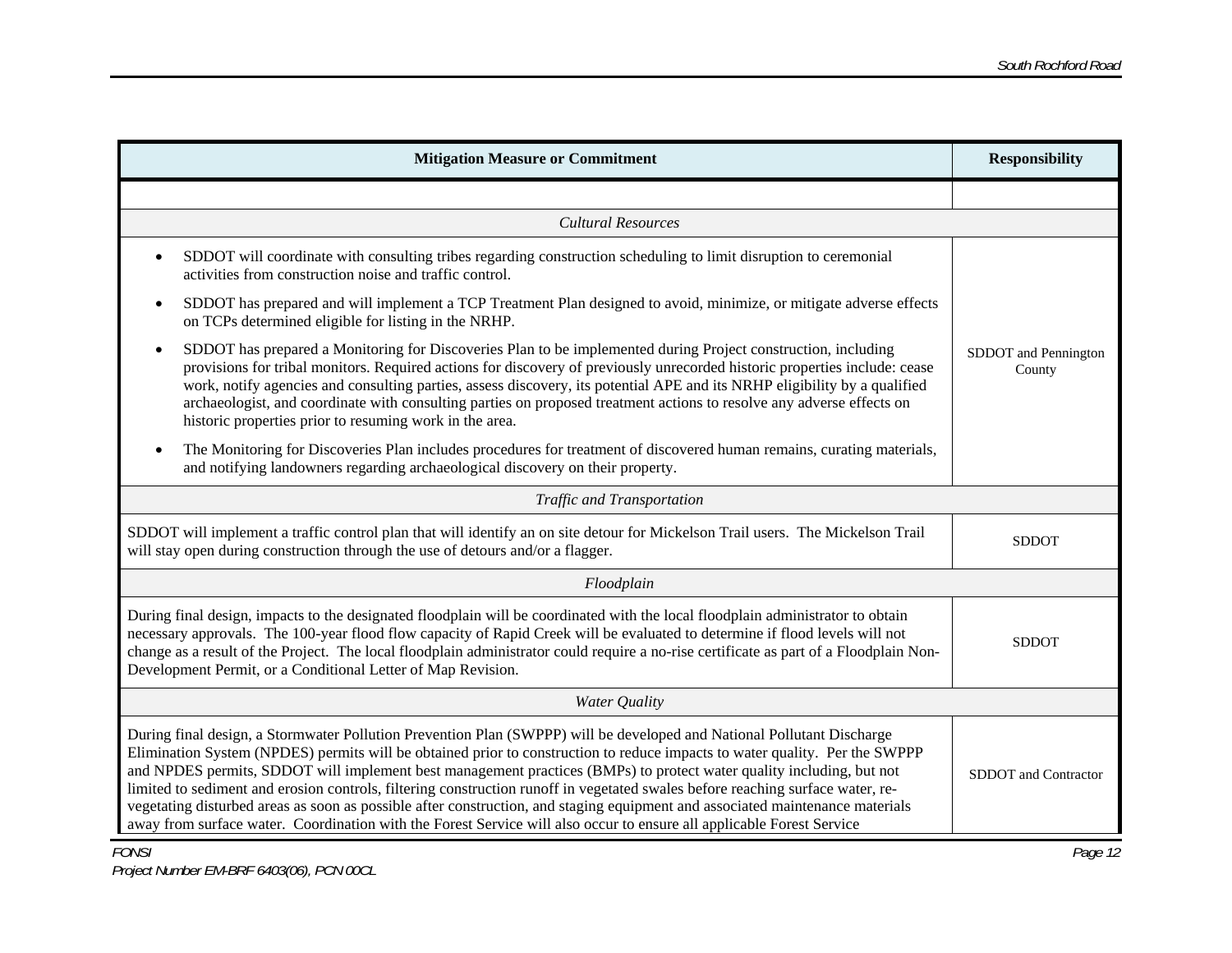| <b>Mitigation Measure or Commitment</b>                                                                                                                                                                                                                                                                                                                                                                                                                                                                                                                                         | <b>Responsibility</b>          |
|---------------------------------------------------------------------------------------------------------------------------------------------------------------------------------------------------------------------------------------------------------------------------------------------------------------------------------------------------------------------------------------------------------------------------------------------------------------------------------------------------------------------------------------------------------------------------------|--------------------------------|
| requirements are included in the stormwater plan.                                                                                                                                                                                                                                                                                                                                                                                                                                                                                                                               |                                |
| Hazardous Materials                                                                                                                                                                                                                                                                                                                                                                                                                                                                                                                                                             |                                |
| The following BMP will be incorporated to avoid or minimize impacts related to hazardous materials: the contractor should be<br>alert for suspicious and/or abnormal areas of soil staining with respect to the surrounding area resulting from buried drums,<br>underground storage tanks, or another hazardous material and coordinate with SDDOT and SDDENR if any obvious<br>contamination is found prior to continuing work in those areas. Storage and usage of potentially hazardous materials such as oils,<br>fuels, toxic chemicals, etc. will comply with the SWPPP. | SDDOT and Contractor           |
| Wetlands and Other Waters of the U.S.                                                                                                                                                                                                                                                                                                                                                                                                                                                                                                                                           |                                |
| A formal wetland field delineation of the entire Study Area will be completed to determine total impacts during final design.<br>Impacts on wetlands and other waters of the U.S. will be avoided if feasible, and minimized to the extent possible.                                                                                                                                                                                                                                                                                                                            |                                |
| For wetlands and other waters of the U.S. that cannot be avoided, a USACE Section 404 Permit, with Section 401 Water Quality<br>Certification from SDDENR, will be obtained for authorization of fill activities in jurisdictional wetlands or other waters of the<br>U.S. Any fen impacts will only occur where permitted by the USACE and will be related to the replacement of existing culverts.                                                                                                                                                                            | SDDOT and Pennington<br>County |
| Mitigation measures discussed in this FONSI and required by the USACE will be implemented to comply with Clean Water Act<br>regulations. A mitigation plan will be developed to meet the requirements of Section 404. FHWA regulations (23 CFR 777.9)<br>will apply for wetlands found not to be under USACE jurisdiction, and mitigation for impacts to those wetlands will be required.                                                                                                                                                                                       |                                |
|                                                                                                                                                                                                                                                                                                                                                                                                                                                                                                                                                                                 |                                |
|                                                                                                                                                                                                                                                                                                                                                                                                                                                                                                                                                                                 |                                |
|                                                                                                                                                                                                                                                                                                                                                                                                                                                                                                                                                                                 |                                |
|                                                                                                                                                                                                                                                                                                                                                                                                                                                                                                                                                                                 |                                |
|                                                                                                                                                                                                                                                                                                                                                                                                                                                                                                                                                                                 |                                |
|                                                                                                                                                                                                                                                                                                                                                                                                                                                                                                                                                                                 |                                |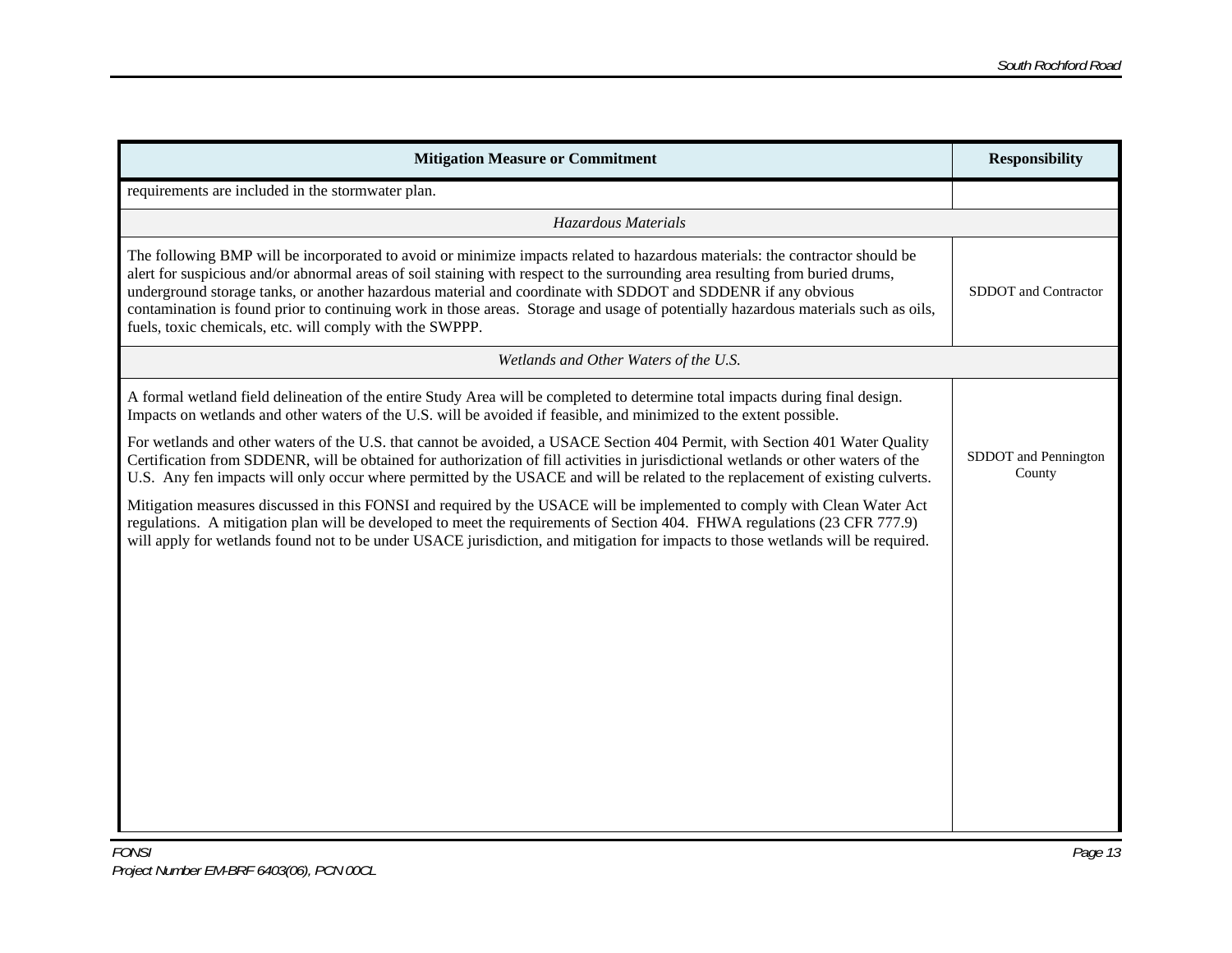| <b>Mitigation Measure or Commitment</b>                                                                                                                                                                                                                                                                                                                                                                                                                                                                                                                                                                                                                                                           | <b>Responsibility</b>  |
|---------------------------------------------------------------------------------------------------------------------------------------------------------------------------------------------------------------------------------------------------------------------------------------------------------------------------------------------------------------------------------------------------------------------------------------------------------------------------------------------------------------------------------------------------------------------------------------------------------------------------------------------------------------------------------------------------|------------------------|
|                                                                                                                                                                                                                                                                                                                                                                                                                                                                                                                                                                                                                                                                                                   |                        |
| Vegetation, Fish, and Wildlife                                                                                                                                                                                                                                                                                                                                                                                                                                                                                                                                                                                                                                                                    |                        |
| Protect known raptor nests. Though no raptor nests were identified within the Project Areas, habitat for raptors exists within the<br>Project Areas and may be present at the time of construction. If any raptor nests are found during construction, notify the Project<br>Engineer immediately so that he/she can consult with the SDDOT Environmental Office for an appropriate course of action.                                                                                                                                                                                                                                                                                             |                        |
| Minimize disturbance to riparian areas. Work within riparian areas will be avoided where possible. In some cases, the roadway is<br>directly adjacent to riparian areas and cannot be avoided. Disturbance to these areas will be minimized to the extent possible.<br>Riparian areas which are directly adjacent to the road will be disturbed temporarily during construction. Construction Inspector<br>will be present during construction to confirm that activities in these areas are minimized and that work is staying within<br>designated work areas. Prohibit motorized vehicles from entering streams except at existing crossings or at approved points laid<br>out in final plans. | Contractor             |
| Fen impacts will be minimized or mitigated by implementation of the following measures:<br>$\bullet$                                                                                                                                                                                                                                                                                                                                                                                                                                                                                                                                                                                              |                        |
| <i>Erosion Control Plan-An erosion control plan will be in place to minimize sedimentation at all fen locations,</i><br>$\circ$<br>including the Rochford Cemetery Fen crossing.                                                                                                                                                                                                                                                                                                                                                                                                                                                                                                                  |                        |
| Construction Monitoring- Construction monitoring of the Rochford Cemetery Fen crossing will assist in<br>$\circ$<br>ensuring that equipment is not driving within sensitive fen areas and that the proper erosion and sediment                                                                                                                                                                                                                                                                                                                                                                                                                                                                    |                        |
| Minimize disturbance or removal of wildlife habitat. Unless determined a safety hazard, tree and snag removal will be<br>limited to those areas needed for the Project, including those areas designated for tree removal to allow sunlight and<br>encourage snow and ice melt.                                                                                                                                                                                                                                                                                                                                                                                                                   |                        |
| Minimize disturbance to riparian and wetland areas. The following measures will be implemented to minimize impacts<br>to riparian and wetland areas:                                                                                                                                                                                                                                                                                                                                                                                                                                                                                                                                              |                        |
| Minimize filling or dredging activities within riparian and wetland areas.<br>O                                                                                                                                                                                                                                                                                                                                                                                                                                                                                                                                                                                                                   | SDDOT, Pennington      |
| Prevent storm runoff from washing silt into the stream or wetland.<br>O                                                                                                                                                                                                                                                                                                                                                                                                                                                                                                                                                                                                                           | County, and Contractor |
| Reseed and/or replant cut-and-fill slopes with native seed and/or native plants promptly to control erosion. Use<br>$\circ$<br>appropriate measures to control erosion on disturbed areas that are steep, highly erosive, and/or adjacent to the<br>riparian area.                                                                                                                                                                                                                                                                                                                                                                                                                                |                        |
| Timing, placement, and installation of temporary stream diversions shall allow passage of aquatic life and<br>$\circ$<br>protect sensitive species and species of local concern (SOLC).                                                                                                                                                                                                                                                                                                                                                                                                                                                                                                           |                        |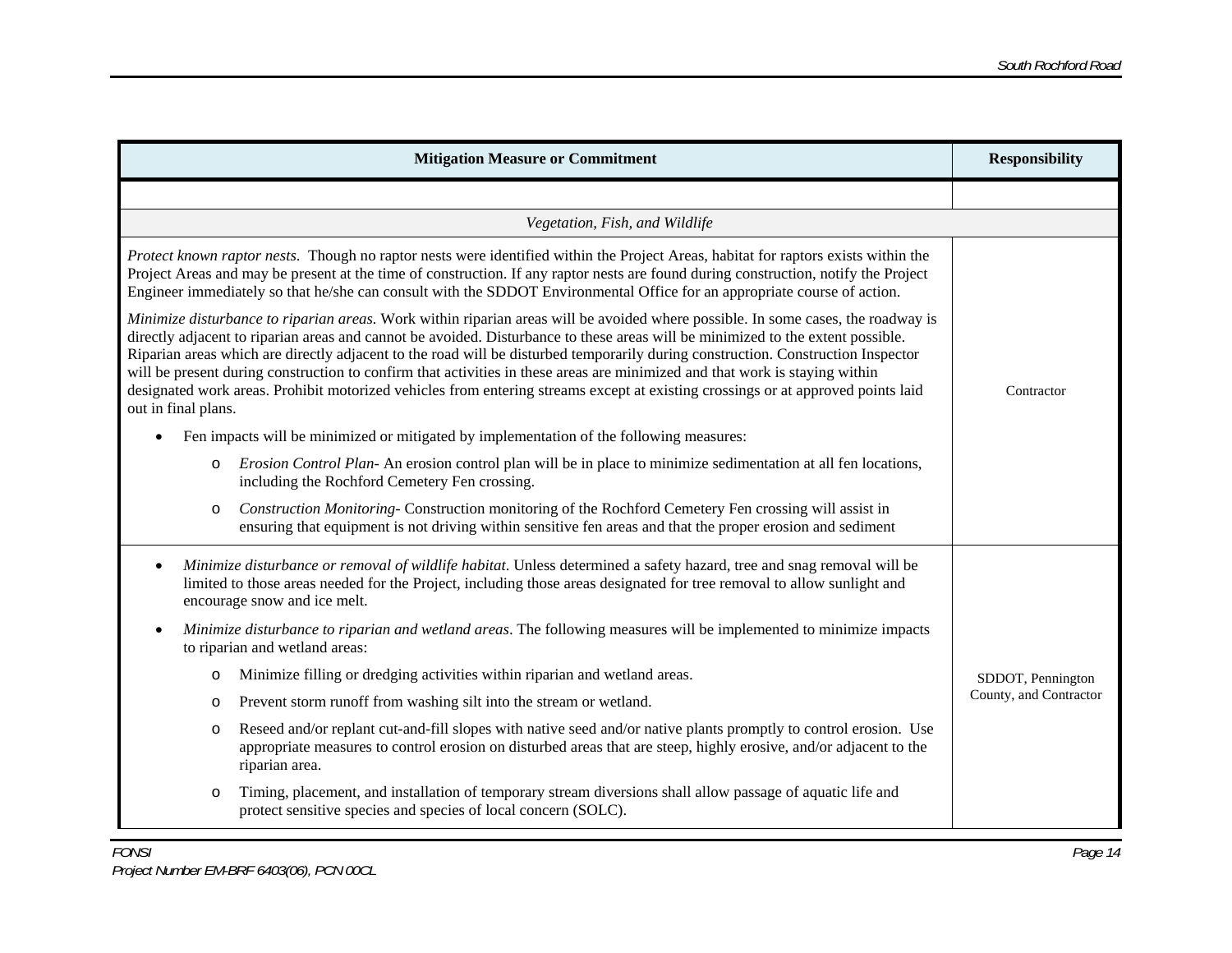|           | <b>Mitigation Measure or Commitment</b>                                                                                                                                                                                                                                                                                                                                                                                                                                                                                                                                                                                                                                                                                                                                                                                                                                                                                                          | <b>Responsibility</b>          |
|-----------|--------------------------------------------------------------------------------------------------------------------------------------------------------------------------------------------------------------------------------------------------------------------------------------------------------------------------------------------------------------------------------------------------------------------------------------------------------------------------------------------------------------------------------------------------------------------------------------------------------------------------------------------------------------------------------------------------------------------------------------------------------------------------------------------------------------------------------------------------------------------------------------------------------------------------------------------------|--------------------------------|
|           | controls are in place for protecting fens.<br>$\circ$                                                                                                                                                                                                                                                                                                                                                                                                                                                                                                                                                                                                                                                                                                                                                                                                                                                                                            |                                |
|           | Biological Monitoring at Rochford Cemetery Fen-This monitoring will determine if rapid dieback of acid intolerant species<br>occurs and if remedial action needs to occur. Remedial actions will be determined by SDDOT, Pennington County and Forest<br>Service. If dieback is occurring without establishment of new, acid-tolerant species, the manual re-vegetation of species such<br>as Betula glandulosa, Carex spp. and Sphagnum spp. may be warranted.                                                                                                                                                                                                                                                                                                                                                                                                                                                                                  | SDDOT and Pennington<br>County |
| $\bullet$ | Minimize disturbance to native vegetation. Native vegetation shall be retained to the maximum extent possible during<br>proposed activities. Where possible along the roads, remaining vegetation will vary in size and spacing to maintain a more<br>natural appearance. Minimize opportunities for introduction of noxious weeds                                                                                                                                                                                                                                                                                                                                                                                                                                                                                                                                                                                                               |                                |
|           | Minimize disturbance to unique botanical sites. Ground disturbing activities within Reynold's Prairie will be limited to the<br>working area which will be noted in the final plans. A Construction Inspector will be present during construction to confirm<br>that activities within these areas are minimized. All construction activities, including equipment and vehicle movement and<br>parking, shall not occur outside the plans designated work limits unless specifically addressed in the plans. The Contractor is<br>responsible for obtaining USFS, USFWS, SHPO and/or USACE review for any borrow sites, staging areas, waste sites,<br>additional easement, and other ground disturbing activities outside the project limits as shown in the plans. The Contractor<br>shall provide the Project Engineer a copy of all required agency review prior to commencing any work outside the project<br>limits as shown in the plans. | Contractor                     |
|           | Use of herbicides and pesticides in maintenance will be limited to target areas, that is, individuals or groups of individuals.                                                                                                                                                                                                                                                                                                                                                                                                                                                                                                                                                                                                                                                                                                                                                                                                                  | Pennington County              |
|           | Protect unique botanical areas. Road construction activities will be minimized to the extent possible in unique botanical areas<br>(see Map 3 of the BA/BE), including stockpiling of materials and placement of spoil materials. Unique botanical areas<br>include fens and montane grassland areas (e.g. Reynold's Prairie).                                                                                                                                                                                                                                                                                                                                                                                                                                                                                                                                                                                                                   | SDDOT and Contractor           |
|           | Any waste, borrow or staging sites outside the Study Area will be responsibility of the contractor, including all permits and<br>approvals.                                                                                                                                                                                                                                                                                                                                                                                                                                                                                                                                                                                                                                                                                                                                                                                                      | Contractor                     |
|           |                                                                                                                                                                                                                                                                                                                                                                                                                                                                                                                                                                                                                                                                                                                                                                                                                                                                                                                                                  |                                |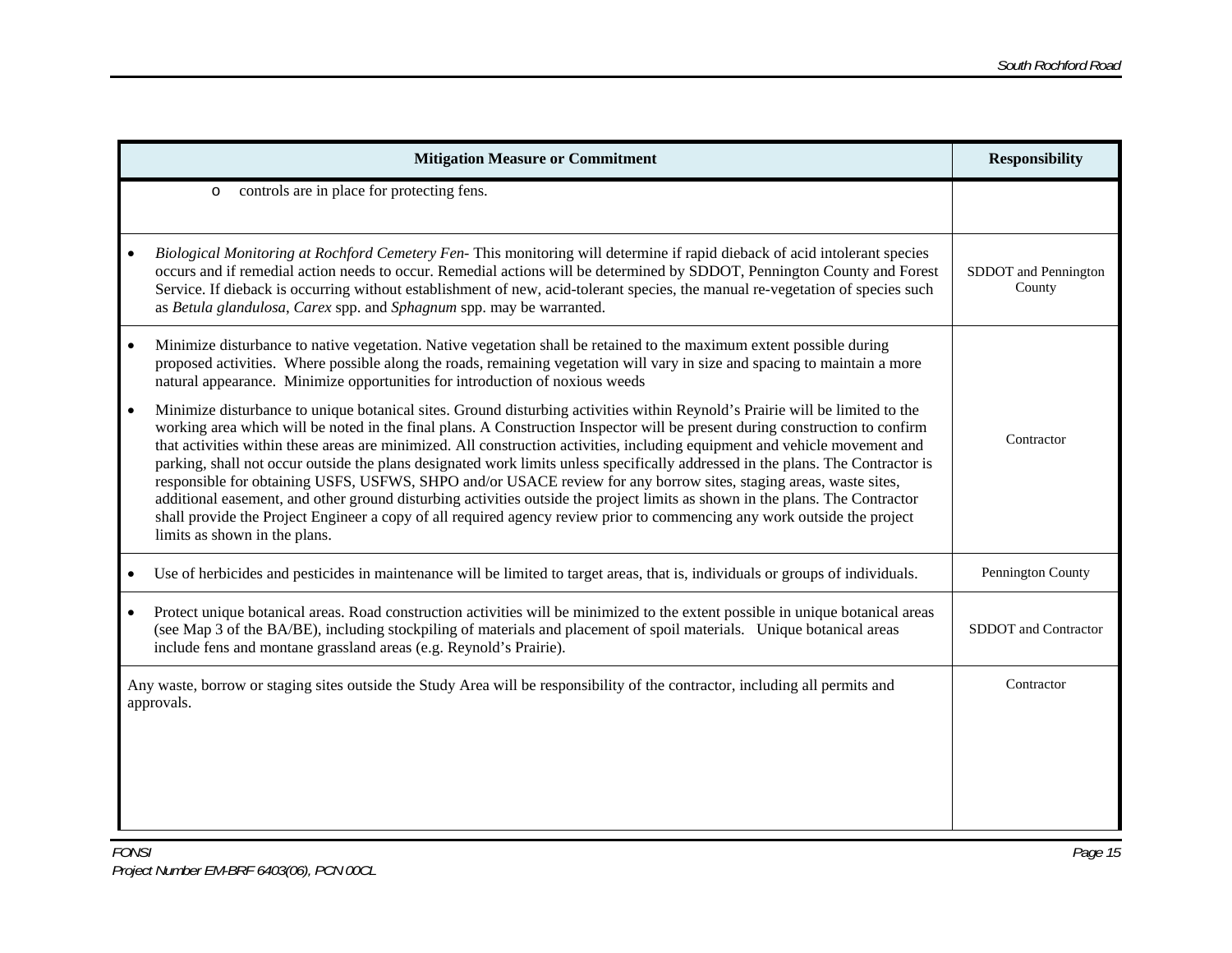| <b>Mitigation Measure or Commitment</b>                                                                                                                                                                                                                                                                                                                                                                                                                                                                                                                               | <b>Responsibility</b>          |
|-----------------------------------------------------------------------------------------------------------------------------------------------------------------------------------------------------------------------------------------------------------------------------------------------------------------------------------------------------------------------------------------------------------------------------------------------------------------------------------------------------------------------------------------------------------------------|--------------------------------|
|                                                                                                                                                                                                                                                                                                                                                                                                                                                                                                                                                                       |                                |
| Threatened and Endangered Species and Forest Service Sensitive Species                                                                                                                                                                                                                                                                                                                                                                                                                                                                                                |                                |
| A Biological Assessment and Biological Evaluation (BA/BE) was prepared to analyze the effects of the Project on federally listed<br>species and U.S. Forest Service sensitive species. Though potential tree summer roosts for the northern long-eared bat exist within<br>the Study Area for both build alternatives, incidental take is not prohibited based on the final $4(d)$ rule published on January 14,<br>2016. Should white nose syndrome be identified within the Project Areas, incidental take will be prohibited under the following<br>circumstances. |                                |
| If it occurs within a hibernacula,<br>$\bullet$                                                                                                                                                                                                                                                                                                                                                                                                                                                                                                                       | SDDOT and Pennington<br>County |
| If it results in tree removal activities and                                                                                                                                                                                                                                                                                                                                                                                                                                                                                                                          |                                |
| The activity occurs within 0.25 miles of a known, occupied hibernacula; or<br>$\circ$                                                                                                                                                                                                                                                                                                                                                                                                                                                                                 |                                |
| The activity removes or destroys a known, occupied maternity roost tree or other trees within a 150 ft. radius from<br>$\circ$<br>the maternity roost tree during the pup season from June $1 -$ July 31.                                                                                                                                                                                                                                                                                                                                                             |                                |
| The following avoidance, minimization, and mitigation measures were developed for impacts to U.S. Forest Service sensitive<br>species, unique botanical sites, and riparian habitats including fens through the BA/BE and Forest Service Specialist Reports.                                                                                                                                                                                                                                                                                                          |                                |
| Protect unique botanical areas including fens and montane grasslands by minimizing ground disturbing activities,<br>$\bullet$<br>stockpiling of materials, and placement of spoil material within these areas.                                                                                                                                                                                                                                                                                                                                                        |                                |
| Implement minimization and mitigation measures for fen impacts by preventing sedimentation with an erosion control<br>$\bullet$<br>plan, construction monitoring at Rochford Cemetery Fen, and post-construction biological monitoring at Rochford<br>Cemetery Fen.                                                                                                                                                                                                                                                                                                   | SDDOT, Pennington              |
| Minimize and improve roadway effects on the Rochford Cemetery Fen by incorporating a permeable road base into the<br>$\bullet$<br>final design.                                                                                                                                                                                                                                                                                                                                                                                                                       | County and Contractor          |
| Minimize and improve roadway effects on adjacent fen areas with groundwater seepage under the roadway by replacing<br>$\bullet$<br>the road bed with native, non-alkaline material such as granite or quartzite to improve fen pH.                                                                                                                                                                                                                                                                                                                                    |                                |
| Mitigate roadway effects on the Rochford Cemetery Fen through channel restoration developed to facilitate the natural<br>hydrologic regime; implement special precautions to prevent erosion and sedimentation by removing spoil material from<br>the vicinity of the fen and use seed mixes and re-vegetation methods developed for fen restoration.                                                                                                                                                                                                                 |                                |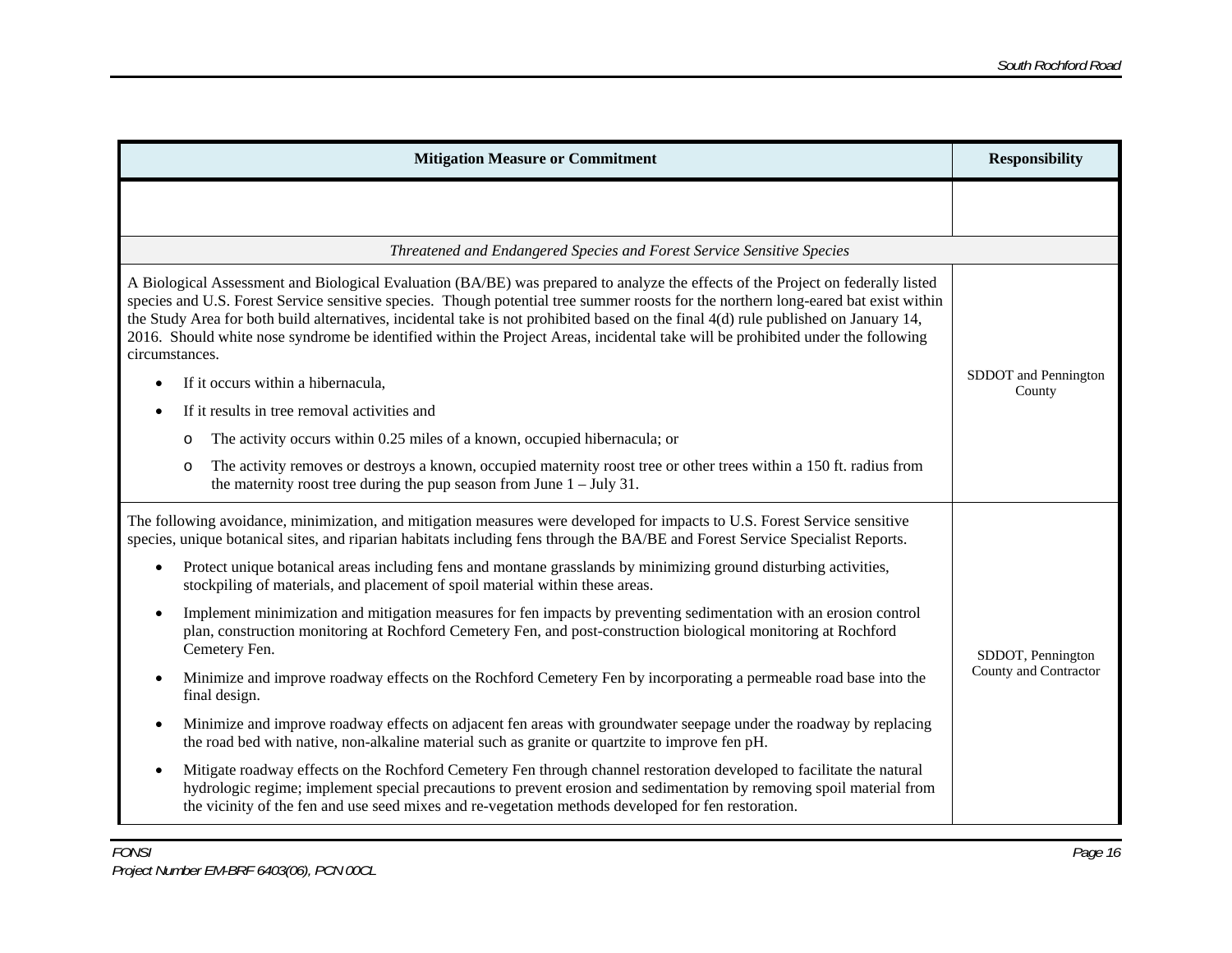| <b>Mitigation Measure or Commitment</b>                                                                                        | <b>Responsibility</b>  |
|--------------------------------------------------------------------------------------------------------------------------------|------------------------|
| A Construction Inspector will be present during construction to confirm and document that construction activities do not occur | SDDOT, Pennington      |
| outside designated work areas shown in the final plans.                                                                        | County, and Contractor |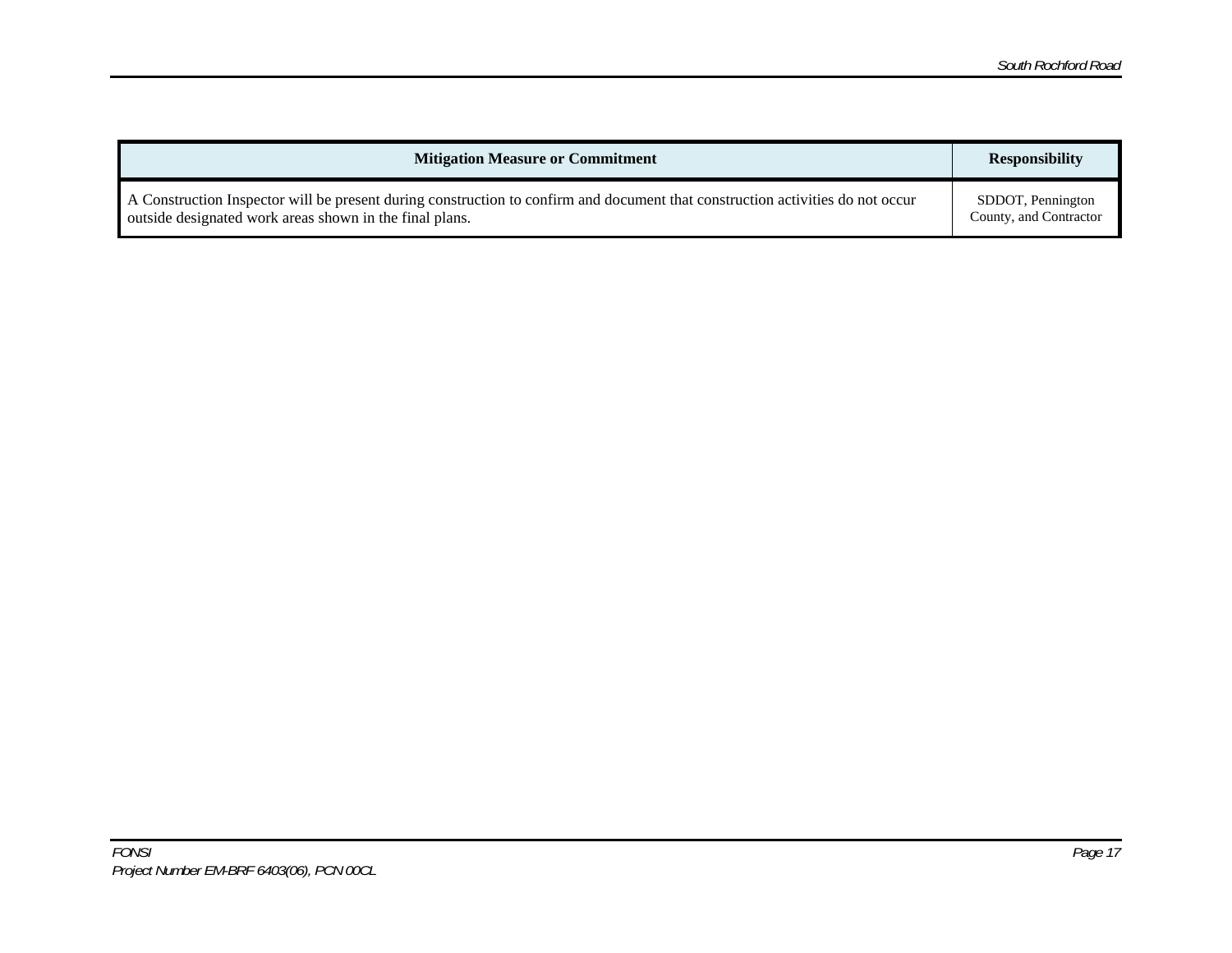| Permit<br>Name/Type                                                                                                                        | <b>Permit Description</b>                                                                                     | <b>Issuing Agency</b> | <b>Permit Requirements</b>                                                                                                                                                                                                                                                                                                                                                                                        |
|--------------------------------------------------------------------------------------------------------------------------------------------|---------------------------------------------------------------------------------------------------------------|-----------------------|-------------------------------------------------------------------------------------------------------------------------------------------------------------------------------------------------------------------------------------------------------------------------------------------------------------------------------------------------------------------------------------------------------------------|
| Clean Water Act-<br>Section 404<br>(Wetlands and Other<br>Waters)                                                                          | Regulates discharge of<br>dredged or fill material into<br>Waters of the United States                        | <b>USACE</b>          | A permit application will be<br>submitted to USACE prior to<br>commencement of construction<br>activities for the Project. If<br>required, a mitigation plan will be<br>prepared through coordination<br>with the appropriate resource<br>agencies for the 404 permit and<br>the 401 certification. All<br>mitigation will occur through on-<br>site, off-site, or a mitigation bank<br>as approved by the USACE. |
| Clean Water Act-<br>Section 401 (Water<br><b>Quality Certification)</b>                                                                    | Water quality verification<br>and compliance with state<br>statutes                                           | <b>SDDENR</b>         | Submit plans and proposed<br>impacts to SDDENR. Conditions<br>in Individual water quality<br>certification will need to be<br>followed.                                                                                                                                                                                                                                                                           |
| Floodplain Non-<br>Development Permit<br>or CLOMR                                                                                          | Regulates construction<br>within floodplains                                                                  | Pennington County     | Submit permits for Project<br>construction within the Rapid<br>Creek floodplain.                                                                                                                                                                                                                                                                                                                                  |
| Clean Water Act-<br><b>NPDES</b> General<br>Permit for<br>Stormwater<br>Discharges<br>Associated with<br>Construction<br><b>Activities</b> | Regulates discharges of<br>pollutants from non-point<br>sources and construction<br>sites greater than 1 acre | <b>SDDENR</b>         | BMPs will be implemented to<br>minimize impacts to Rapid Creek<br>and unnamed intermittent<br>streams.                                                                                                                                                                                                                                                                                                            |

**Table 3.** Anticipated Permits

# **VII. FHWA Decision**

The FHWA has determined that Alternative 1 will have no significant impact on the natural and human environment. This FONSI is based on the EA-Draft 4(f), the Final Section 4(f) Evaluation included as part of this FONSI, referenced documents, and all public, agency, and tribal comments received during development and distribution of the EA-Draft 4(f). This information has been independently evaluated by the FHWA and determined to adequately and accurately discuss the need, environmental issues, and impacts of the proposed Project and appropriate mitigation measures. It provides sufficient evidence and analysis for determining that an EIS is not required. The FHWA takes full responsibility for the accuracy, scope, and content of the referenced EA-Draft 4(f) and contents of this FONSI document.

Regarding mitigation and commitments, FHWA will ensure all commitments outlined above will be fulfilled by SDDOT and Pennington County. The SDDOT and Pennington County are also required to ensure that any and all local, state, and federal permits associated with this Project are complied with.